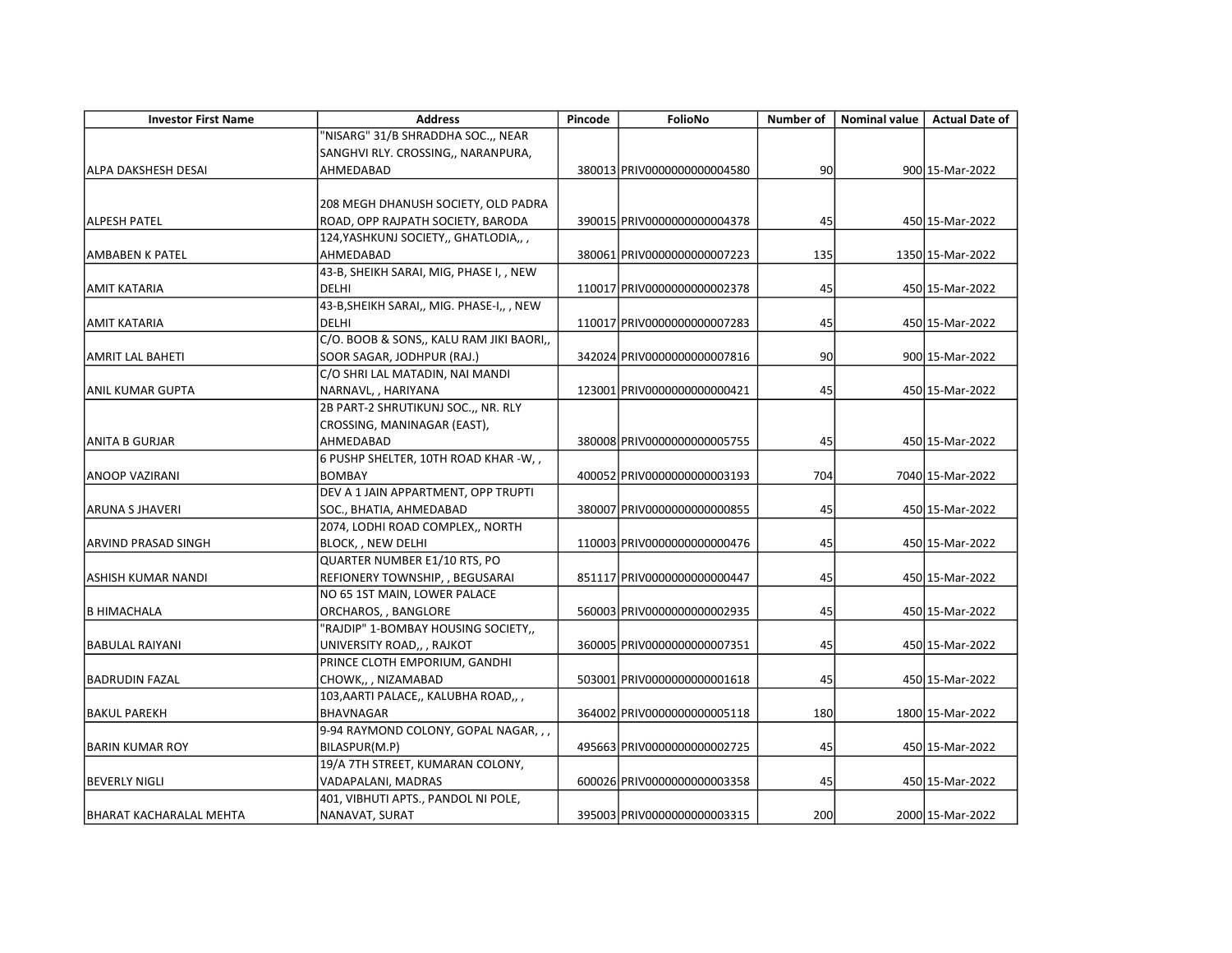|                             | V A MEHTA AND CO, CHARTERED ACCOUNTS     |                              |     |                  |
|-----------------------------|------------------------------------------|------------------------------|-----|------------------|
|                             | 338 NARSHI NATHA, ST 1ST FLOOR MASJID    |                              |     |                  |
| BHARAT V VADERA             | <b>BINDAR, BOMBAY</b>                    | 400009 PRIV0000000000006379  | 45  | 450 15-Mar-2022  |
|                             | 160, BORABAZAR STREET,, 2ND              |                              |     |                  |
| BHARATI JIVANLAL PATEL      | FLOOR, ROOM NO.10,, , BOMBAY             | 400001 PRIV00000000000007393 | 45  | 450 15-Mar-2022  |
|                             | 9, ABDUL REHMAN STREET,, 2ND             |                              |     |                  |
| BHARATI K SHAH              | FLOOR, YUSUF BLDG.,, , BOMBAY            | 4000031PRIV00000000000004123 | 90  | 900 15-Mar-2022  |
|                             | 28, PANCHSHIL SOC, NEAR MOTI BAUG,,      |                              |     |                  |
| <b>IBHAVESH D SAPOVADIA</b> | <b>JUNAGADH</b>                          | 362001 PRIV00000000000004769 | 90  | 900 15-Mar-2022  |
|                             |                                          |                              |     |                  |
|                             | C/O BHARAT WAX WORKS DARBAR NAGAR,       |                              |     |                  |
| BHAVNA RAMESH VAHANWALA     | NR NANI BAHUCHARAJI, VED ROAD, SURAT     | 395004 PRIV0000000000004655  | 45  | 450 15-Mar-2022  |
|                             | 28 NEW KHODIDAS CHAWL, MAIN ROAD,,       |                              |     |                  |
| BHIKHALAL K SHAH            | ASARWA, AHMEDABAD                        | 380016 PRIV00000000000001025 | 100 | 1000 15-Mar-2022 |
|                             | ATUL MANILAL SHAH, C/2, 304, 3RD FLOOR,, |                              |     |                  |
|                             | HARI OM APARTMENT, S.V.ROAD, BORIVLI,    |                              |     |                  |
| BHUMISH ATUL SHAH           | <b>BOMBAY</b>                            | 400092 PRIV0000000000007922  | 45  | 450 15-Mar-2022  |
|                             | 194/5, GREEN FIELDS, TNHB FLATS,, R-30A, |                              |     |                  |
|                             | MOGAPPAIR MAIN ROAD,, MOGAPPAIR,,        |                              |     |                  |
| BOLLU SHOBHA                | <b>CHENNAI</b>                           | 600050 PRIV00000000000008991 | 632 | 6320 15-Mar-2022 |
|                             | C/O SHIVAM XEROX, STATION ROAD,,         |                              |     |                  |
| CHANDULAL J RAJYAGURU       | <b>PAALITANA</b>                         | 364270 PRIV00000000000004978 | 135 | 1350 15-Mar-2022 |
|                             | RAMNAGAR STREET NO 1, CLOSS TO HOUSE,    |                              |     |                  |
| lCHARMI KESHUBHAI NADIYARA  | UDAYAK GONDAL RD, RAJKOT                 | 360002 PRIV00000000000005948 | 45  | 450 15-Mar-2022  |
|                             | 8 ISWAR KRUPA PART 2, NR TRIKAM NAGAR    |                              |     |                  |
| CHIMANBHAI R KALARIA        | L H ROAD, , SURAT                        | 395010 PRIV0000000000005593  | 45  | 450 15-Mar-2022  |
|                             |                                          |                              | 90  |                  |
| CHOVATIYA KISHOR J          | 'SUDHIR',, DERASAR ROAD,, , JAMNAGAR     | 361001 PRIV0000000000008302  |     | 900 15-Mar-2022  |
|                             | "NISARG", 31/B, SHRADDHA SOC.,, NEAR     |                              |     |                  |
|                             | SANGHVI RLY CROSSING,, NARANPURA,,       |                              |     |                  |
| DAKSHESH SHASHIKANT DESAI   | AHMEDABAD                                | 380013 PRIV00000000000004579 | 45  | 450 15-Mar-2022  |
| DALPAT N BARAIYA            | C/O G C O G E LTD, , , MANAVADAR         | 362630 PRIV0000000000001862  | 45  | 450 15-Mar-2022  |
|                             | PLOT NO.11 BEHIND OLD NAIK, HIGH         |                              |     |                  |
| DATTATRAY K SONAVANI        | SCHOOL, DIST DHUJ, DHUJ                  | 425409 PRIV00000000000005035 | 45  | 450 15-Mar-2022  |
|                             | 299, SHANKAR NAGAR, PALANPUR PATIA,      |                              |     |                  |
| IDAXA H SHAH                | RANDAR ROAD, SURAT                       | 395009 PRIV0000000000002002  | 90  | 900 15-Mar-2022  |
|                             | C/O ASHOK HARDWER, AT & PO               |                              |     |                  |
|                             | AMBLIYASAN, TA & DIST MEHSANA,           |                              |     |                  |
| DHARMENDRAKUMAR R PATEL     | AMBLIYASAN                               | 444444 PRIV0000000000004758  | 45  | 450 15-Mar-2022  |
|                             | 14, JAYSHREE ROW HOUSE,, NR CADILA RLY   |                              |     |                  |
|                             | CROSSING, VATVA GIDC ROAD VATVA,         |                              |     |                  |
| DHARMISTHA H PATEL          | AHMEDABAD                                | 382445 PRIV0000000000000851  | 45  | 450 15-Mar-2022  |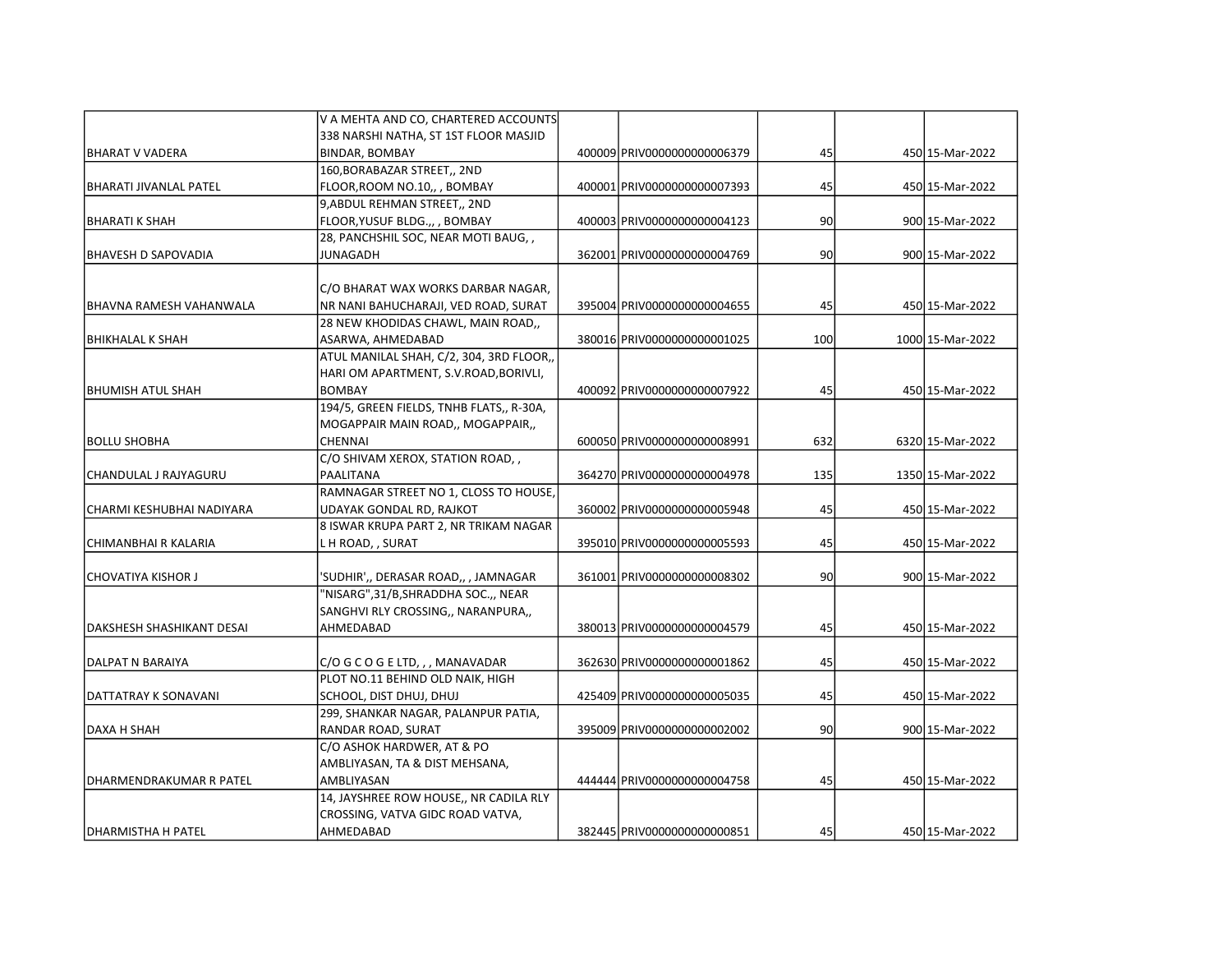|                            | 14, GANESH MARKET CHAWL,, PANDURANG     |                              |      |                   |
|----------------------------|-----------------------------------------|------------------------------|------|-------------------|
| IDHARMRAJ SHARMA           | WADI ROAD,, GOREGAON [E], BOMBAY        | 400063 PRIV0000000000005403  | 45   | 450 15-Mar-2022   |
|                            | C/O SIL 510 BALARAMA BANDRA, KURLA      |                              |      |                   |
| DIGANT B SHAH              | COMPLEX, BANDRA (E), BOMBAY             | 400051 PRIV0000000000002926  | 45   | 450 15-Mar-2022   |
|                            | 386/F/17 MANDODARI, V P ROAD NEW        |                              |      |                   |
| DILIP GHADI                | BADAM WADI, , BOMBAY                    | 400004 PRIV0000000000006205  | 45   | 450 15-Mar-2022   |
|                            | 11 NEW KHODIDAS'S CHAWL, ASARWA, ,      |                              |      |                   |
| DINESH UTTAMLAL SHAH       | AHMEDABAD                               | 380016 PRIV00000000000001026 | 45   | 450 15-Mar-2022   |
|                            | A-1, HARIKRISHNA SOCIETY,, PO.VADTAL,,  |                              |      |                   |
| IDINESHBHAI RATILAL PATEL  | VADTAL.(TA.NADIAD)                      | 387375 PRIV0000000000007082  | 45   | 450 15-Mar-2022   |
|                            | A-1, HARIKRISHNA SOCIETY,, PO.VADTAL,,, |                              |      |                   |
| DINESHBHAI RATILAL PATEL   | VADTAL, NADIAD.                         | 387375 PRIV0000000000007081  | 45   | 450 15-Mar-2022   |
|                            | A-5 SWETAL PARK, OPP GOKUL ROW HOUSE,   |                              |      |                   |
| DIVYABEN UPADHYAY          | SATELITE, AHMEDABAD                     | 380015 PRIV00000000000000731 | 45   | 450 15-Mar-2022   |
|                            |                                         |                              |      |                   |
| DOLATBEN DAWOODWALI HEMANI | KHOJA STREET, BHELA PURA, , LIMBDI      | 363421 PRIV00000000000004042 | 20   | 200 15-Mar-2022   |
|                            | C/O GANI BHAI IVAKOT, RAHIM NAGAR       |                              |      |                   |
| DUKAVAR DAYMA              | BLOCK NO-46/47, UNA, JUNA GADH          | 362560 PRIV00000000000001170 | 45   | 450 15-Mar-2022   |
|                            | 113, AGRAWAL NAGAR, NAI BHOOMI, ,       |                              |      |                   |
| lFAKIRCHAND GUPTA          | <b>INDORE</b>                           | 452001 PRIV0000000000003969  | 45   | 450 15-Mar-2022   |
|                            |                                         |                              |      |                   |
| FARAKH AMIN                | 42, PHEARS LANE, , , CALCUTTA           | 700073 PRIV0000000000002876  | 45   | 450 15-Mar-2022   |
|                            |                                         |                              |      |                   |
|                            | 3, SHANTIMANI SOC.,, K.K. NAGAR,, BACK  |                              |      |                   |
| lGAJENDRABHAI PATEL        | RANNAPARK, GHATLODIYA, AHMEDABAD        | 380060 PRIV0000000000005380  | 45   | 450 15-Mar-2022   |
|                            | 81-TAPOVAN SOCIETY PART-1, ANIL STARCH  |                              |      |                   |
| lGANDALAL M PATEK          | ROAD, SARASPUR, AHMEDABAD               | 380018 PRIV00000000000000817 | 100  | 1000 15-Mar-2022  |
|                            | 2 SAHAKAR SOCIETY, "SHAKTI KRUPA", OPP  |                              |      |                   |
| GANGAJI HIRJI GANGANI      | TEMPLE, RAJKOT                          | 360002 PRIV00000000000002284 | 45   | 450 15-Mar-2022   |
|                            | 6, DILKHUSH SOCIETY, NARANPURA,,        |                              |      |                   |
| <b>GARGI PATEL</b>         | AHMEDABAD                               | 380013 PRIV0000000000000072  | 1356 | 13560 15-Mar-2022 |
|                            | GEETA DHEBANA NIRANJAN PRAKASH,         |                              |      |                   |
|                            | STATE BANK OF BIKANER AND JAIPUR,,      |                              |      |                   |
| GEETA DHEBANA              | <b>KHETRINAGA RAJ</b>                   | 333504 PRIV0000000000001484  | 45   | 450 15-Mar-2022   |
|                            |                                         |                              |      |                   |
| GIRRAI SARAN GUPTA         | B 208 JANTA COLONY, , , JAIPUR RAJ      | 302001 PRIV00000000000001433 | 45   | 450 15-Mar-2022   |
|                            | A H ALAKNANDA, CHITRANJAN MARG E        |                              |      |                   |
| GOVIND PRASAD AGARWAL      | SCEME, , JAIPUR RAJ                     | 302001 PRIV00000000000001518 | 100  | 1000 15-Mar-2022  |
|                            | NO 65 1ST MAIN, LOWER PALACE            |                              |      |                   |
| lh MEENAKUMARE             | ORCHARDS, , BANGLORE                    | 560003 PRIV0000000000002934  | 45   | 450 15-Mar-2022   |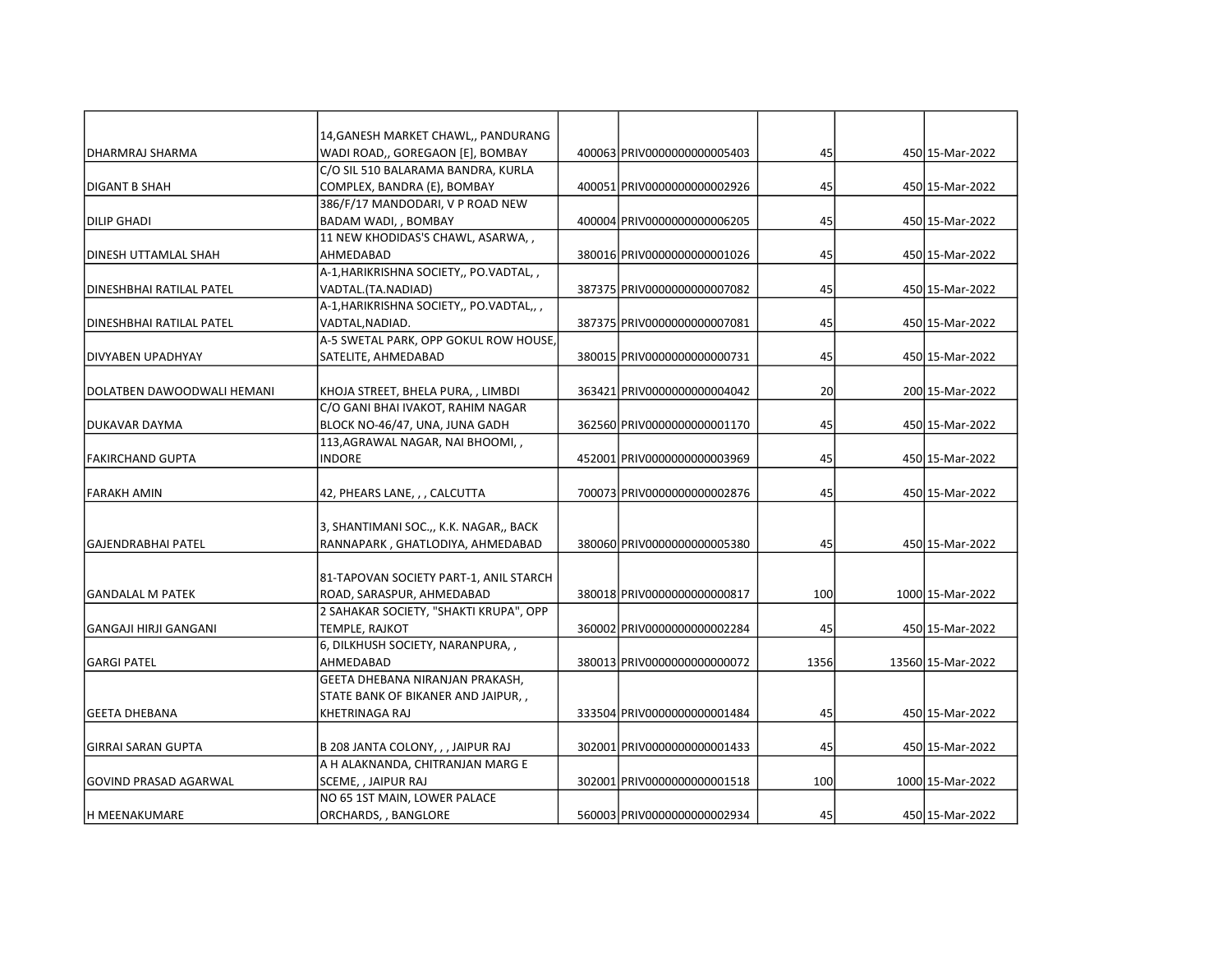|                            | 103 KRISHNA PARK, B/H NYARI FILTER      |                              |     |                  |
|----------------------------|-----------------------------------------|------------------------------|-----|------------------|
| <b>HANSABEN R PATEL</b>    | PLANT, KALAWADA RD, RAJKOT              | 360005 PRIV00000000000001796 | 45  | 450 15-Mar-2022  |
|                            | F/52, SATELLITE CENTER,                 |                              |     |                  |
|                            | PREMCHANDNAGAR ROAD, SATELLITE,         |                              |     |                  |
| <b>HANSABEN TRIVEDI</b>    | AHMEDABAD                               | 380015 PRIV00000000000004572 | 90  | 900 15-Mar-2022  |
|                            |                                         |                              |     |                  |
| <b>HARBANS BHATIA</b>      | 10-R MODEL TOWN, , , PANIPAT            | 444444 PRIV0000000000001344  | 45  | 450 15-Mar-2022  |
|                            |                                         |                              |     |                  |
| <b>HARESH K LILANI</b>     | PLOT 169 WARD 4-A, ADIPUR, , KUTCH      | 370205 PRIV0000000000002455  | 45  | 450 15-Mar-2022  |
|                            | C/O. COMET LAUNDRY,, LIMDA LANE MAIN    |                              |     |                  |
| <b>HARILAL C BHAVSAR</b>   | ROAD,, JAMNAGAR                         | 361001 PRIV0000000000007679  | 90  | 900 15-Mar-2022  |
|                            | L-132, MAKER TOWERS,, CUFFE PARADE,,,   |                              |     |                  |
| <b>HARISHKUMAR K DAVEY</b> | <b>MUMBAI</b>                           | 400005 PRIV0000000000008279  | 226 | 2260 15-Mar-2022 |
|                            | 124, YASHKUNJ SOCIETY,, GHATLODIA,,     |                              |     |                  |
| <b>HARSHA A PATEL</b>      | AHMEDABAD                               | 380061 PRIV00000000000007222 | 90  | 900 15-Mar-2022  |
|                            | A/8-UTTAMNAGAR TENAMENT,, NICOL GAM     |                              |     |                  |
| HARSUKHLAL M SAVALIA       | ROAD, PO ODHAV,, , AHMEDABAD            | 382415 PRIV0000000000007537  | 100 | 1000 15-Mar-2022 |
|                            | 401, VIBHUTI APTS., PANDOL NI POLE,     |                              |     |                  |
| HASMUKH KACHARALAL MEHTA   | NANAVAT, SURAT                          | 395003 PRIV0000000000003320  | 100 | 1000 15-Mar-2022 |
|                            | V.A.MEHTA (C.A.), 338, NARSHINATHA      |                              |     |                  |
|                            | STREET, 1ST FLOOR, MASJID BUNDER,       |                              |     |                  |
| HASMUKH V VADERA           | <b>BOMBAY</b>                           | 400009 PRIV00000000000006381 | 45  | 450 15-Mar-2022  |
|                            | 24/A SUKHANAND CHAWL,, 2ND FLOOR,       |                              |     |                  |
|                            | R.N. 31/32, C.P.TANK,, KHATTAR GALI,,   |                              |     |                  |
| <b>HEENA AGRAWAL</b>       | <b>MUMBAI</b>                           | 400004 PRIV00000000000008112 | 452 | 4520 15-Mar-2022 |
|                            | 302, TRIMURTI APT, KAILASH NAGAR        |                              |     |                  |
| HEENA MAHENDRA SHAH        | SAGRAMPURA, , SURAT                     | 395002 PRIV0000000000005476  | 45  | 450 15-Mar-2022  |
|                            | 72, IN SIDE HATI POLE, C/O. MEHTA       |                              |     |                  |
| <b>HEMANT NAHAR</b>        | AGENCIES, , UDAIPUR                     | 313001lPRIV00000000000003395 | 45  | 450 15-Mar-2022  |
|                            | 61, RIDDHI SOC.,, NR. GYANJYOT SCHOOL,, |                              |     |                  |
| <b>HIRABHAI PATEL</b>      | GHATLODIYA, AHMEDABAD                   | 380061 PRIV00000000000001103 | 45  | 450 15-Mar-2022  |
|                            | 8, RAMESHWAR SOC, NEAR KAPODRA CHAR     |                              |     |                  |
| <b>ISHWARBHAIR PATEL</b>   | RASTA, VARACHA ROAD, SURAT              | 395006 PRIV0000000000006095  | 45  | 450 15-Mar-2022  |
|                            | 901,"TUSHAR" 915 FLOOR,, A ROAD,        |                              |     |                  |
| JAGANNATH K JADHAV         | CHURCHGATE, BOMBAY                      | 400020 PRIV0000000000005521  | 45  | 450 15-Mar-2022  |
|                            | KHANDELWAL AUTO PARTS,, PURANA          |                              |     |                  |
| <b>JAGDISH NARAIN</b>      | GHAT,, KHANIA AGRA ROAD, JAIPUR         | 302003 PRIV00000000000001613 | 45  | 450 15-Mar-2022  |
|                            |                                         |                              |     |                  |
| <b>JAI SINGH</b>           | MODIPURAM, , , MEERUT U P               | 250110 PRIV0000000000000568  | 90  | 900 15-Mar-2022  |
|                            | H.NO.12/2662 VANKI BORDI, DR KAVINA'S   |                              |     |                  |
| JAL ARDESHIR DAVAR         | ST., SURAT                              | 395003 PRIV00000000000001821 | 45  | 450 15-Mar-2022  |
|                            | 2, HARE HAR SOCIETY, KALAWAD ROAD,      |                              |     |                  |
| JANTILAL DARSANDIA         | 'KAMAL BENDU', RAJKOT                   | 360001 PRIV00000000000004027 | 90  | 900 15-Mar-2022  |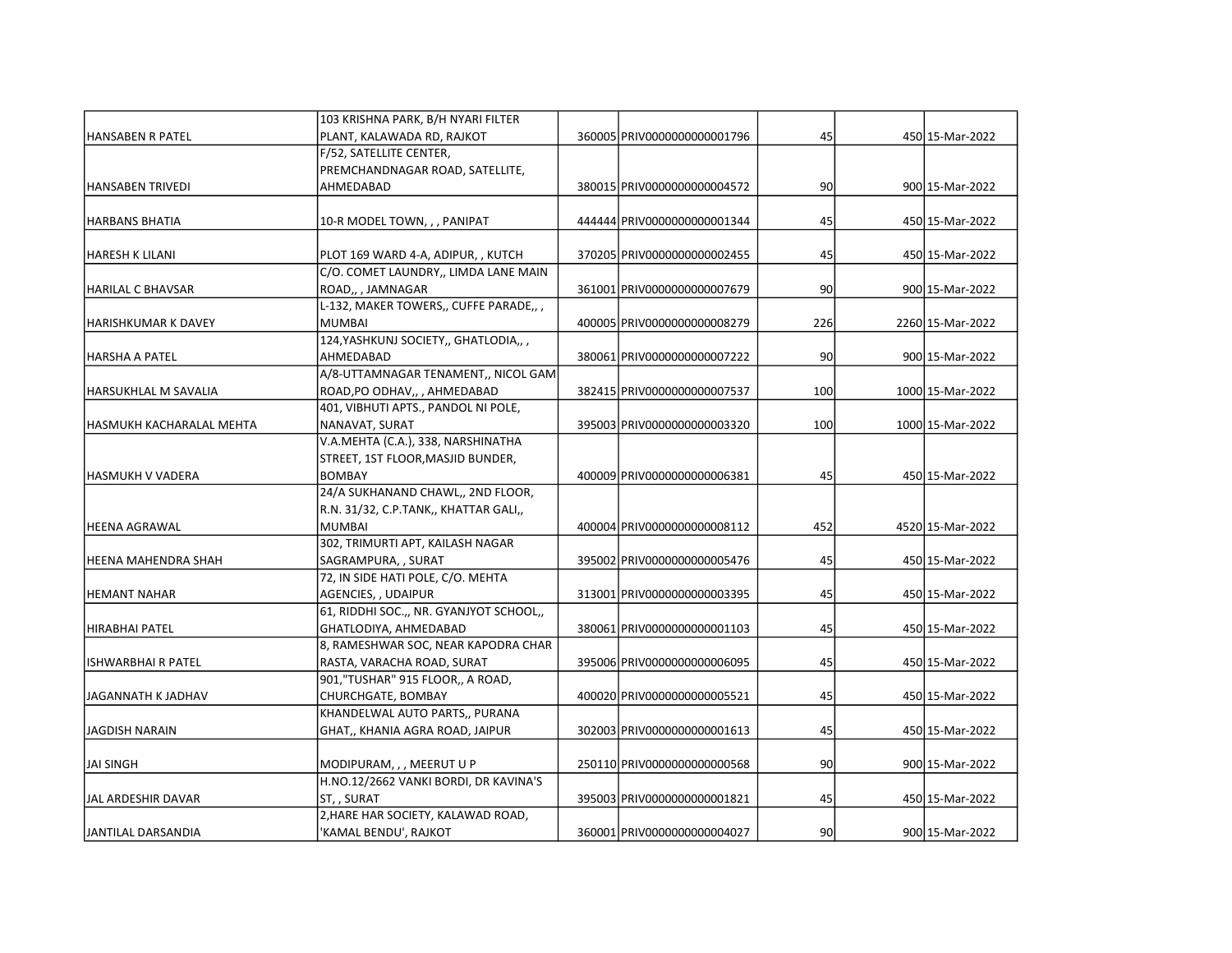|                           | ATUL MANILAL SHAH, C/2,304, 3RD FLOOR,    |                              |     |                  |
|---------------------------|-------------------------------------------|------------------------------|-----|------------------|
|                           | HARI OM APARTME, S.V.ROAD, BORIVLI        |                              |     |                  |
| JARANA ATUL SHAH          | (W),, BOMBAY                              | 400092 PRIV0000000000007925  | 45  | 450 15-Mar-2022  |
|                           | AT PO VIBHAPAR, VIA GULAB NAGAR, TA DIS   |                              |     |                  |
| JAYABEN R BHANDERI        | JAMNAGAR, VIBHAPAR                        | 361007 PRIV00000000000006361 | 100 | 1000 15-Mar-2022 |
|                           | INVESTMENT SERVICE,, TULSHI SHOPING       |                              |     |                  |
| JAYANTILAL LALJI JIVANI   | CENTRE, SHOP 1,, NAVA DELA ROAD,, MORBI   | 363641 PRIV00000000000007626 | 135 | 1350 15-Mar-2022 |
|                           | 2 RAMNAGAR MARUTI, GONDAL ROAD, ,         |                              |     |                  |
| JAYANTILAL PANDYA         | <b>RAJKOT</b>                             | 360004 PRIV00000000000003631 | 45  | 450 15-Mar-2022  |
|                           | 1201, VANIYAWAD,, LUHARSHARI,             |                              |     |                  |
| JAYESH AMBALAL PATEL      | SARASPUR, AHMEDABAD                       | 380018 PRIV0000000000000739  | 45  | 450 15-Mar-2022  |
|                           | 2, JALARAM PLOT "NISHIT", OPP RAMKRUPA    |                              |     |                  |
| JAYSUKH D PATEL           | SOCIETY, UNI ROAD, RAJKOT                 | 360005 PRIV00000000000003636 | 45  | 450 15-Mar-2022  |
|                           | C/O DR J K PANSURIA, D/18 MEDICAL         |                              |     |                  |
| JETHALAL PANSURIA         | CAMPUS, , JAMNAGAR                        | 361008 PRIV0000000000004823  | 45  | 450 15-Mar-2022  |
|                           | 28, SHARADIDHAM SOC, VARACHHA ROAD,       |                              |     |                  |
| JINABHAI ODHAYAJI LAKHANI | SHIRADIDHAM, SURAT                        | 395006 PRIV0000000000004812  | 45  | 450 15-Mar-2022  |
| ljyoti Chawla             | B-275, MAJLIS PARK, STREET NO 3, , DELHI  | 110033 PRIV0000000000000570  | 135 | 1350 15-Mar-2022 |
|                           | 3, 33RD STREET,, NANGANALLUR,,,           |                              |     |                  |
| K ANANTHASAYANAM          | CHENNAI                                   | 600061 PRIV00000000000008204 | 45  | 450 15-Mar-2022  |
|                           | D. NO. 44/86-A, ROZA STREET, PRAKASH      |                              |     |                  |
| K NAJHUNNISHA             | NAGAR, , KURNOOL                          | 518001 PRIV0000000000001645  | 45  | 450 15-Mar-2022  |
|                           | C/O. LT COL R. S. PRASAD,, 25 INF DIV SIG |                              |     |                  |
| KALPANA PRASAD            | REGT, , C/O 56 APO                        | 444444 PRIV0000000000007772  | 90  | 900 15-Mar-2022  |
| KAMINI M SAKARIA          | 102 VITHAL WADI, , , BOMBAY               | 400002 PRIV0000000000005419  | 45  | 450 15-Mar-2022  |
|                           | 2 SHRI NIVAS COLONY, SUMAR CLUB ROAD,     |                              |     |                  |
| KAMLESH M AGHERA          | JAMNAGAR                                  | 361005 PRIV00000000000003986 | 100 | 1000 15-Mar-2022 |
|                           | 13 JALARAM SOCIETY, B/H ASHAPURI          |                              |     |                  |
| KAMLESH PAREKH            | TEMPLE, , NAVSARI                         | 396445 PRIV0000000000005099  | 45  | 450 15-Mar-2022  |
|                           | A-& RANG TARANG APPT.,, NR., SHREYAS      |                              |     |                  |
| KANTABEN K PATEL          | CROSSING,, AMBAVADI, AHMEDABAD            | 380015 PRIV00000000000004774 | 45  | 450 15-Mar-2022  |
|                           | C/O 56 KAMATHIPURA, 4TH LANE SHOP NO      |                              |     |                  |
| KANTADEVI C JAIN          | 4, AZIZBLDG, BOMBAY                       | 400008 PRIV0000000000002605  | 45  | 450 15-Mar-2022  |
| KANTILAL BHIKHALAL SHAH   | AT & POST VAGHLI, TA.SAMI, , MEHASANA     | 384240 PRIV0000000000006433  | 45  | 450 15-Mar-2022  |
|                           | C/O ASHAPURA ELECTRIKLS, BHAVANI          |                              |     |                  |
| IKARSANKUMAR G THAKKAR    | ROAD, HARIJ, HARIJ                        | 384240 PRIV0000000000006434  | 45  | 450 15-Mar-2022  |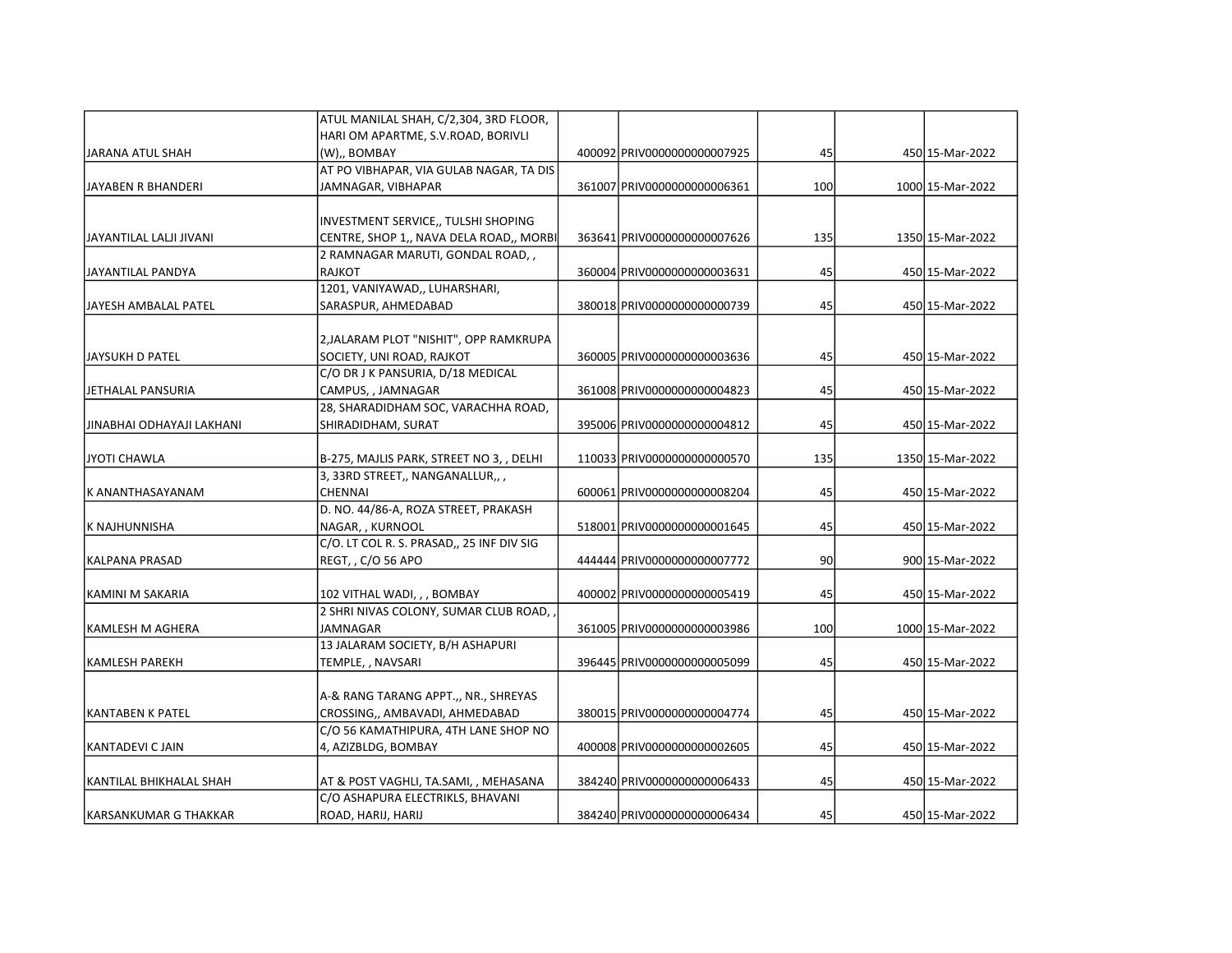|                                   | 9, ABDUL REHMAN STREET,, 2ND              |                              |     |                  |
|-----------------------------------|-------------------------------------------|------------------------------|-----|------------------|
| <b>KETAN A SHAH</b>               | FLOOR, YUSUF BLDG.,, , BOMBAY             | 400003 PRIV0000000000004119  | 90  | 900 15-Mar-2022  |
|                                   | 74 KOHINUR SOC, VARACHHA ROAD,,           |                              |     |                  |
| KHIMJI BHAI A NAROLA              | SURAT                                     | 395006 PRIV0000000000004813  | 45  | 450 15-Mar-2022  |
|                                   |                                           |                              |     |                  |
|                                   | A-& RANG TARANG APPT.,, NR., SHREYAS      |                              |     |                  |
| KHIMJIBHAI J PATEL                | CROSSING,, AMBAVADI, AHMEDABAD            | 380015 PRIV00000000000004775 | 45  | 450 15-Mar-2022  |
| KIRAN AGARWAL                     | 105, HARIOM MARKET, RING ROAD, , SURAT    | 395002 PRIV00000000000001182 | 180 | 1800 15-Mar-2022 |
|                                   | H K AGRO LIMITED, 201, ANIKET, C G ROAD,  |                              |     |                  |
| <b>KIRAN GARG</b>                 | NAVRANGPURA, AHMEDABAD                    | 380009 PRIV00000000000000475 | 45  | 450 15-Mar-2022  |
|                                   |                                           |                              |     |                  |
| <b>KISHAN MOTWANI</b>             | "SIDIK MAHAL", RAMNATH PARA, , RAJKOT     | 360001 PRIV0000000000002818  | 45  | 450 15-Mar-2022  |
|                                   |                                           |                              |     |                  |
|                                   | 13, MOTIBAG SOCIETY, NR. LALITA SOCIETY   |                              |     |                  |
|                                   | B/H CHOKSIPARK, BHADVATNAGAR VATVA        |                              |     |                  |
| <b>KOKILA GHEVARIYA</b>           | ROAD, AHMEDABAD                           | 444444 PRIV0000000000006073  | 45  | 450 15-Mar-2022  |
| LAKSHMI NARAYANA PENTI            | 2-10-863 CHAITANYAPURI, , , KARIMNAGAR    | 505002 PRIV00000000000004315 | 45  | 450 15-Mar-2022  |
|                                   | H. NO. 9 C-1 MIDC, MIRJOLE, , RATNAGIRI - |                              |     |                  |
| <b>LALIT MENGHNANI</b>            | <b>MAH</b>                                | 415639 PRIV0000000000005032  | 90  | 900 15-Mar-2022  |
|                                   | 93 BHAGUNAGAR SOC, MATAWADI, L H          |                              |     |                  |
| LALLUBHAI R PATEL                 | ROAD, , SURAT                             | 395006 PRIV00000000000005540 | 45  | 450 15-Mar-2022  |
|                                   | "NISARG" 31/B SHRADDHA SOC.,, NEAR        |                              |     |                  |
|                                   | SANGHVI RLY. CROSSING,, NARANPURA,        |                              |     |                  |
| LATA MAHESH DESAI                 | AHMEDABAD                                 | 380013 PRIV0000000000004582  | 90  | 900 15-Mar-2022  |
|                                   | 22, MATHUSHA STREET,, 1ST FLOOR,, SUVEN   |                              |     |                  |
| LEELA J MEHTA                     | <b>WELLS,, MADRAS</b>                     | 600001 PRIV0000000000000710  | 45  | 450 15-Mar-2022  |
|                                   | "NISARG" 31/B SHRADDHA SOC.,, NEAR        |                              |     |                  |
|                                   | SANGHVI RLY. CROSSING,, NARANPURA,        |                              |     |                  |
| LILAVATI SHAILESH DESAI           | AHMEDABAD                                 | 380013 PRIV00000000000004584 | 45  | 450 15-Mar-2022  |
|                                   | QUARTER 1B, STREET 17,, SECTOR : 5,, ,    |                              |     |                  |
| M PRABHAKAR                       | <b>BHILAINAGAR</b>                        | 490006 PRIV00000000000008025 | 45  | 450 15-Mar-2022  |
|                                   |                                           |                              |     |                  |
|                                   | 23, PUBLIC CO-OPERATIVE HOUSING SOC,      |                              |     |                  |
|                                   | BEHIND DUTTA MEGHE POLYTECHNIC,,          |                              |     |                  |
| İMADHURI MANOJ NAGPURKAR          | KOTWALNAGAR,, NAGPUR                      | 4400221PRIV00000000000008790 | 45  | 450 15-Mar-2022  |
|                                   | FALAH ITTEFAQ INVESTMENTS LTD., MAKLAI    |                              |     |                  |
|                                   | PARK, 'B' WING,1ST FLR. FLAT, 3, 242/253  |                              |     |                  |
| MAHAFIZ CREDIT AND INVESTMENT I P | BAZAR ROAD, BANDRA(WEST, BOMBAY           | 400050 PRIV0000000000007915  | 45  | 450 15-Mar-2022  |
|                                   | 414, SHALIMAR COMPLEX, CHURCH LANE, M     |                              |     |                  |
| MAHENDRA KUMAR BAID               | I ROAD, , JAIPUR                          | 302006 PRIV00000000000003255 | 45  | 450 15-Mar-2022  |
|                                   |                                           |                              |     |                  |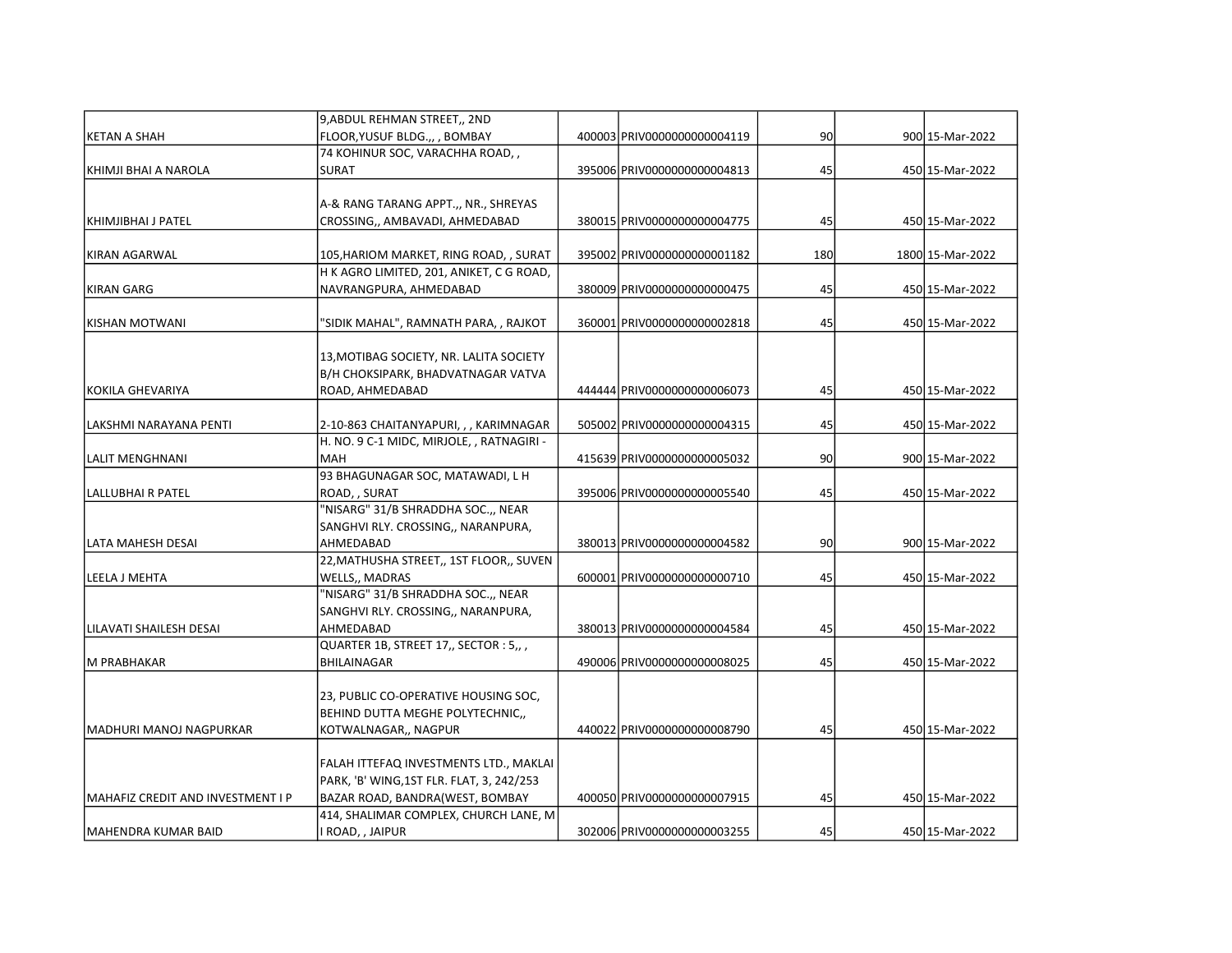|                               | 302, TRIMURTI APT, KAILASH NAGAR         |                              |     |                  |
|-------------------------------|------------------------------------------|------------------------------|-----|------------------|
| MAHENDRA POPATLAL SHAH        | SAGRAMPURA, , SURAT                      | 395002 PRIV0000000000005475  | 45  | 450 15-Mar-2022  |
|                               | "NISARG" 31/B SHRADDHA SOC.,, NEAR       |                              |     |                  |
|                               | SANGHVI RLY. CROSSING,, NARANPURA,       |                              |     |                  |
| İMAHESH CHANDUBHAI DESAI      | AHMEDABAD                                | 380013 PRIV00000000000004581 | 90  | 900 15-Mar-2022  |
|                               | 33, VIVEKANAND SOCIETY,,,, AT VISNAGAR   |                              |     |                  |
| MAHESH S PATEL                | (N.G.)                                   | 384315 PRIV0000000000007734  | 45  | 450 15-Mar-2022  |
|                               | II `A' ROAD, TULSI BHAWAN, NR ARYA       |                              |     |                  |
| MAMTA LOONKER                 | SANAJ, SARDARPURA, , JODHPUR             | 342003 PRIV0000000000006522  | 45  | 450 15-Mar-2022  |
| MANGALA BAFNA                 | 41/C GANESH PETH, , , PUNE               | 411002 PRIV00000000000003590 | 45  | 450 15-Mar-2022  |
|                               | 8, RAMESHWAR SOC, NEAR KAPODRA CHAR      |                              |     |                  |
| MANIBEN I PATEL               | RASTA, VARACHA ROAD, SURAT               | 395006 PRIV0000000000006096  | 45  | 450 15-Mar-2022  |
|                               |                                          |                              |     |                  |
|                               | 2B/2 SHRUTIKUNJ SOC., OPP AMARJYOT       |                              |     |                  |
| MANISHA B GAURJAR             | SOC.,, MANI NAGAR (EAST), AHMEDABAD      | 380008 PRIV0000000000005754  | 45  | 450 15-Mar-2022  |
|                               | IMPERIAL SALES CORPORATION, 196/7        |                              |     |                  |
|                               | CBTHAN SINGH NAGAR, M ROAD ANAND         |                              |     |                  |
| MANMOHAN SINGH                | PARBAT, NEW DELHI                        | 110005 PRIV0000000000000333  | 45  | 450 15-Mar-2022  |
|                               | MAHASAGAR HOTEL, TOWER ROAD, ,           |                              |     |                  |
| MANOJKUMAR GAJIPARA           | AMRELI                                   | 365601 PRIV00000000000001844 | 45  | 450 15-Mar-2022  |
|                               | 5, BIPIN COMPLEX, MANHAR INVESTMENT,     |                              |     |                  |
|                               | OPP.CIVIL HOSPITAL,, ASARWA,,            |                              |     |                  |
| MANSUKHBHAI HANSRAJBHAI PATEL | AHMEDABAD                                | 380016 PRIV0000000000007486  | 45  | 450 15-Mar-2022  |
|                               | B-40, SURJIT SOCIETY,, THAKKARNAGAR      |                              |     |                  |
| MANSUKHBHAI R HARKHANI        | ROAD,, AHMEDABAD                         | 382350 PRIV00000000000007743 | 45  | 450 15-Mar-2022  |
|                               | 14 SARVODAY SOCIETY, MANDAL ROAD,        |                              |     |                  |
| MANSUKHLAL VORA               | VIRAMGAM, AHMEDABAD                      | 382150 PRIV00000000000004198 | 45  | 450 15-Mar-2022  |
|                               | 32/A CHAMPANER SOCIETY, ASHRAM ROAD,     |                              |     |                  |
| MANVESH MODY                  | USMANPURA, AHMEDABAD                     | 380013 PRIV00000000000000898 | 100 | 1000 15-Mar-2022 |
|                               | H K AGRO LIMITED, 201, ANIKET, C G ROAD, |                              |     |                  |
| İMEENA KARNANI                | NAVRANGPURA, AHMEDABAD                   | 380009 PRIV00000000000001574 | 45  | 450 15-Mar-2022  |
|                               |                                          |                              |     |                  |
|                               | 14, GANESH MARKET CHAWL,, PANDURANG      |                              |     |                  |
| İMITHLESH SHARMA              | WADI ROAD,, GOREGAON [E], BOMBAY         | 4000631PRIV0000000000005404  | 45  | 450 15-Mar-2022  |
|                               | C/O TODI STORE,, 18 KISHAN LAL BURMAN    |                              |     |                  |
| MOHAN LAL BAJAJ               | ROAD, SALKIA, BANDHAGHAT, HOWRAH         | 711106 PRIV0000000000002802  | 45  | 450 15-Mar-2022  |
|                               | A-1017 LOWER GROUND TEXTILE, TOWER       |                              |     |                  |
| lmukesh kumar Jain            | RING ROAD, , SURAT                       | 395002 PRIV0000000000004092  | 45  | 450 15-Mar-2022  |
|                               | 2070/71, SHREEJI KRUPA 2ND FLOOR,        |                              |     |                  |
| MUKTILAL K MEHTA              | HATFLIA HARIPURA, , SURAT                | 395003 PRIV00000000000001923 | 45  | 450 15-Mar-2022  |
|                               |                                          |                              |     |                  |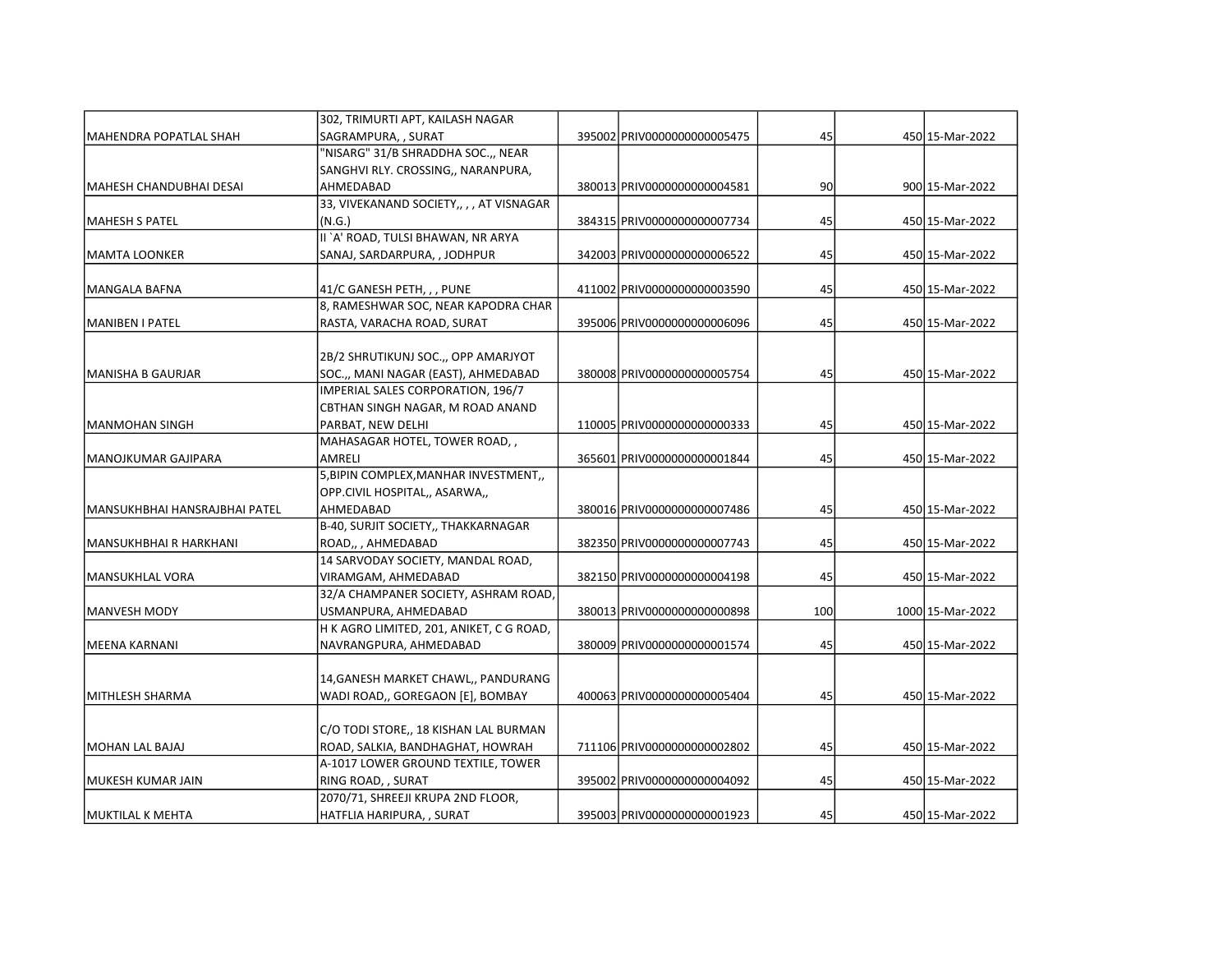|                           | TANNA HOUSE, GROUND FLOOR, 11-A,         |                              |     |                  |
|---------------------------|------------------------------------------|------------------------------|-----|------------------|
| lMULRAJ JAGJIVANDAS TANNA | NATHALAL PAREKH MARG, , BOMBAY           | 400039 PRIV0000000000000025  | 200 | 2000 15-Mar-2022 |
|                           | VILL.PO- BIRA BALLAVPARA, DT-NORTH 24    |                              |     |                  |
| INAMITA BISWAS            | PARGANAS, , WEST BENGAL                  | 444444 PRIV0000000000000549  | 90  | 900 15-Mar-2022  |
|                           | 307, MANGAL MURTI, 3RD FLOOR,, NEAR      |                              |     |                  |
|                           | SHIV CINEMA,, ASHRAM ROAD,,              |                              |     |                  |
| NANDITA GANDHI            | AHMEDABAD                                | 380009 PRIV00000000000004424 | 45  | 450 15-Mar-2022  |
|                           | 4/1651 JAYESH & CO, SARDAR MARKET RING   |                              |     |                  |
| NAVIN DALAL               | ROAD, , SURAT                            | 395003 PRIV0000000000003348  | 45  | 450 15-Mar-2022  |
|                           | A/22, EKTA TOWERS, VASNA BERAGE ROAD,    |                              |     |                  |
| NAYANA MEHTA              | VASANA, AHMEDABAD                        | 380007 PRIV0000000000004184  | 45  | 450 15-Mar-2022  |
|                           | 401, VIBHUTI APTS., PANDOL NI POLE,      |                              |     |                  |
| NEELA HASMUKH MEHTA       | NANAVAT, SURAT                           | 395003 PRIV0000000000003319  | 100 | 1000 15-Mar-2022 |
|                           | W/O ANIL KUMAR BIMAL, CHIEF JUDICAL      |                              |     |                  |
| <b>NEELAM RANI BIMAL</b>  | MAGISTRATE, , NARNAUL                    | 123001 PRIV0000000000000427  | 45  | 450 15-Mar-2022  |
|                           | H K AGRO LIMITED, 201, ANIKET, C G ROAD, |                              |     |                  |
| <b>NEELAM SHARMA</b>      | NAVRANGPURA, AHMEDABAD                   | 380009 PRIV00000000000001591 | 45  | 450 15-Mar-2022  |
|                           | 39/462, ABHINAY APARTMENT,               |                              |     |                  |
|                           | KRISHNANAGAR ROAD,, SAIJPUR,,            |                              |     |                  |
| INEETA SHAH               | AHMEDABAD                                | 382345 PRIV0000000000005451  | 90  | 900 15-Mar-2022  |
|                           |                                          |                              |     |                  |
|                           | FELTHAM HOUSE 1ST FLOOR, J N HEREDIA     |                              |     |                  |
| NEMNATH JARIA             | MARG, BALLARD ESTATE, BOMBAY             | 400038 PRIV0000000000003285  | 135 | 1350 15-Mar-2022 |
|                           | 12 UPVAN SOCI, OPP VIKRAM CINEMA, , AT   |                              |     |                  |
| NIKESHKUMAR B SHAH        | VISNAGAR                                 | 384315 PRIV0000000000003556  | 45  | 450 15-Mar-2022  |
|                           | 2 SHRI NIVAS COLONY, SUMAR CLUB ROAD,    |                              |     |                  |
| NILESH M AGHERA           | JAMNAGAR                                 | 361005 PRIV0000000000002224  | 100 | 1000 15-Mar-2022 |
|                           | 24 SARTHI VIBHAG-2, SURDHARA CIRCLE,     |                              |     |                  |
| NIRAJ C DAGLI             | THALTEJ,                                 | 380059 PRIV00000000000008211 | 45  | 450 15-Mar-2022  |
|                           |                                          |                              |     |                  |
| İNIRMAL KUMAR JAIN        | III F 53 NEHRU NAGAR, , , GHAZIABAD      | 201001 PRIV0000000000000316  | 100 | 1000 15-Mar-2022 |
|                           |                                          |                              |     |                  |
|                           | B/4 YASHPAL APT.,, BEHIND COMMERCE       |                              |     |                  |
| NIRMALA PANDYA            | HOSTEL,, NAVRANGPURA,, AHMEDABAD         | 380009 PRIV00000000000007717 | 100 | 1000 15-Mar-2022 |
|                           | 115/1, AVANI TEXTILE, ANAND SHOPPING     |                              |     |                  |
|                           | CENTRE, GOLWAD, RATANPOLE,               |                              |     |                  |
| NITUBEN RATILAL VORA      | AHMEDABAD                                | 380001 PRIV0000000000003944  | 45  | 450 15-Mar-2022  |
|                           | 401, VIBHUTI APTS., PANDOL NI POLE,      |                              |     |                  |
| NUTAN HITENDRA MEHTA      | NANAVAT, SURAT                           | 395003 PRIV0000000000003316  | 100 | 1000 15-Mar-2022 |
|                           | 302, MEGHDOOT, ROYAL PARK, KALAWAD       |                              |     |                  |
| JONKAR SINGH BHABRA       | <b>ROAD, RAJKOT</b>                      | 360005 PRIV00000000000005175 | 45  | 450 15-Mar-2022  |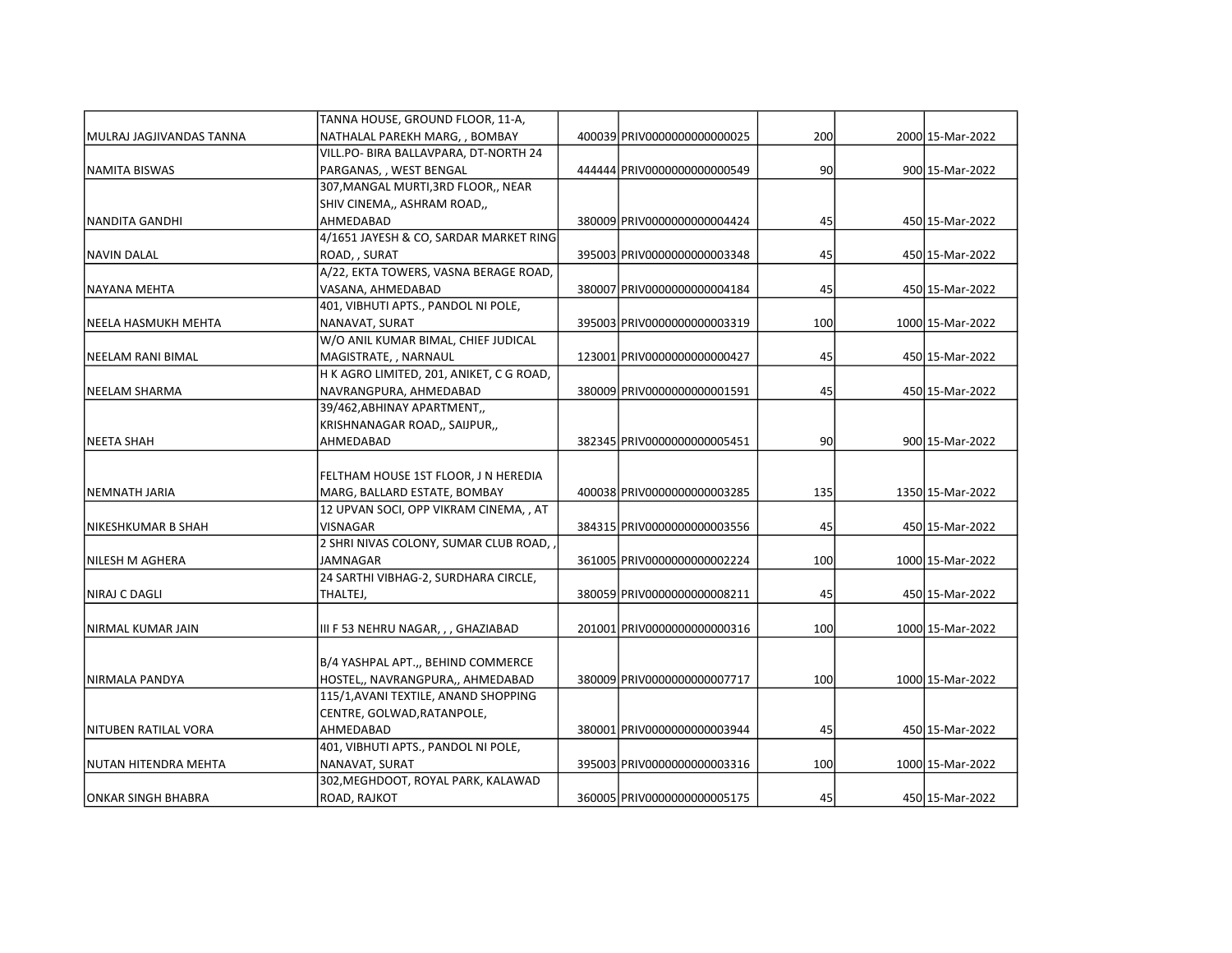|                                | SHREE SHIDHNATH JEWELLERS, MOTI                         |                              |     |                  |
|--------------------------------|---------------------------------------------------------|------------------------------|-----|------------------|
|                                | BAZAR, KANSARA SHERI NAKA, PALANPUR                     |                              |     |                  |
| PANABEN MOGHAJIBHAI PATEL      | $($ ) $BK$ )                                            | 385001 PRIV0000000000006126  | 45  | 450 15-Mar-2022  |
|                                | JAGNATH BUDHAWARI, NR PILI MARBAT                       |                              |     |                  |
| PANDURANG WARWATKAR            | CHOWK, , NAGPUR                                         | 440002 PRIV00000000000001256 | 45  | 450 15-Mar-2022  |
|                                | B-19/F2 VIGYANAPURI, H.B. QUARTERS,                     |                              |     |                  |
| PANDURANGA REDDY M             | VIDYANAGAR, HYDERABAD                                   | 500044 PRIV00000000000001623 | 45  | 450 15-Mar-2022  |
|                                |                                                         |                              |     |                  |
|                                | 28, JAYHIND SOCIETY, JAHANGIRPURA,, NEAR                |                              |     |                  |
| lPATEL ARVINDBHAI VITHALDAS    | MOHAN CINEMA,, ASARWA,, AHMEDABAD                       | 380016 PRIV0000000000007487  | 45  | 450 15-Mar-2022  |
|                                | 11 B MADHUR APARTMENTS, M INDER                         |                              |     |                  |
| PAVNEET SINGH                  | BULLAUK, OLD ROHTAK ROAD, NEW DELHI                     | 444444 PRIV0000000000001313  | 90  | 900 15-Mar-2022  |
|                                | C/O MANGALDEEP, 25, SARIWALA MARKET,                    |                              |     |                  |
| PAYAL SHAH                     |                                                         | 395003 PRIV0000000000003351  | 45  |                  |
|                                | <b>BHAGAL, SURAT</b><br>A 1 JAIN APPARTMENT, OPP TRUPTI |                              |     | 450 15-Mar-2022  |
| <b>PINAL K JHAVERI</b>         |                                                         | 380007 PRIV0000000000000858  | 45  |                  |
|                                | SOCIETY, BHATIA, AHMEDABAD                              |                              |     | 450 15-Mar-2022  |
| POOJA H LILANI                 | PLOT NO 169 WARD 4-A, ADIPUR, , KUTCH                   | 370205 PRIV0000000000002454  | 45  | 450 15-Mar-2022  |
|                                | 8/1721 KOLSHAWALA BLDG, 3RD FLOOR                       |                              |     |                  |
| PRABHA POPATLAL SHAH           | GOPIPURA, , SURAT                                       | 395001 PRIV0000000000005477  | 45  | 450 15-Mar-2022  |
|                                | H NO.830-A/MIG H B COLONY, SECTOR 29,                   |                              |     |                  |
| PRAMILA MIRANI                 | HARYANA, FARIDABAD                                      | 121002 PRIV00000000000001299 | 45  | 450 15-Mar-2022  |
|                                | TYPE III C G S COLONY, FLAT NO 102,                     |                              |     |                  |
| PRASHANT FULCHAND PATEL        | WADALA W, BOMBAY                                        | 400031 PRIV0000000000005417  | 45  | 450 15-Mar-2022  |
|                                | C/O K B TRADERS & CO, MAHENDRA                          |                              |     |                  |
| PRAVINA ASHOK MEHTA            | BHUWAN, BHID BAZAR BHUJ, GUJARAT                        | 444444 PRIV0000000000001913  | 135 | 1350 15-Mar-2022 |
|                                | 34-MANI BAG SOCIETY, KATAR GAM ROAD,                    |                              |     |                  |
| PRAVINBHAI POPATBHAI LIMBASIYA | KUNJ GALI, SURAT                                        | 395004 PRIV0000000000004652  | 45  | 450 15-Mar-2022  |
|                                | JAYANTH SUPER MARKET, DHEBAR ROAD,, ,                   |                              |     |                  |
| PRAVINCHANDRA G GADHIA         | <b>RAJKOT</b>                                           | 360001 PRIV00000000000007996 | 45  | 450 15-Mar-2022  |
|                                | ANKUR PARK ANNIE BESANT HALL,                           |                              |     |                  |
| PRAVINCHANDRA K MEPANI         | NANABHAI ROAD, SONIFALIA, SURAT                         | 395001 PRIV00000000000005918 | 45  | 450 15-Mar-2022  |
|                                | 6, VISHVESHVAR SOC, VARACHHA ROAD,                      |                              |     |                  |
| PRAVINKUMAR R KEVADIA          | B/H GURU NAGAR SOC, , SURAT                             | 395006 PRIV0000000000005538  | 90  | 900 15-Mar-2022  |
|                                |                                                         |                              |     |                  |
| lPREM SARAN SETH               | 50 ADANBAGH DAYALBAGH, , , AGRA                         | 282005 PRIV0000000000002728  | 100 | 1000 15-Mar-2022 |
|                                | C/55,3RD FLOOR, INDRALOK,, OLD                          |                              |     |                  |
| IPRITI PREMAL GANDHI           | NAGARDAS ROAD,, ANDHERI[E],, BOMBAY                     | 400069 PRIV0000000000006085  | 90  | 900 15-Mar-2022  |
|                                | A-14 GOYAL PARK APTTS., OPP. LAD                        |                              |     |                  |
|                                | SOCIETY, NEHRU PARK, VASTRAPUR,                         |                              |     |                  |
| IPUSHPA A SINGH                | AHMEDABAD                                               | 444444 PRIV0000000000006213  | 200 | 2000 15-Mar-2022 |
|                                |                                                         |                              |     |                  |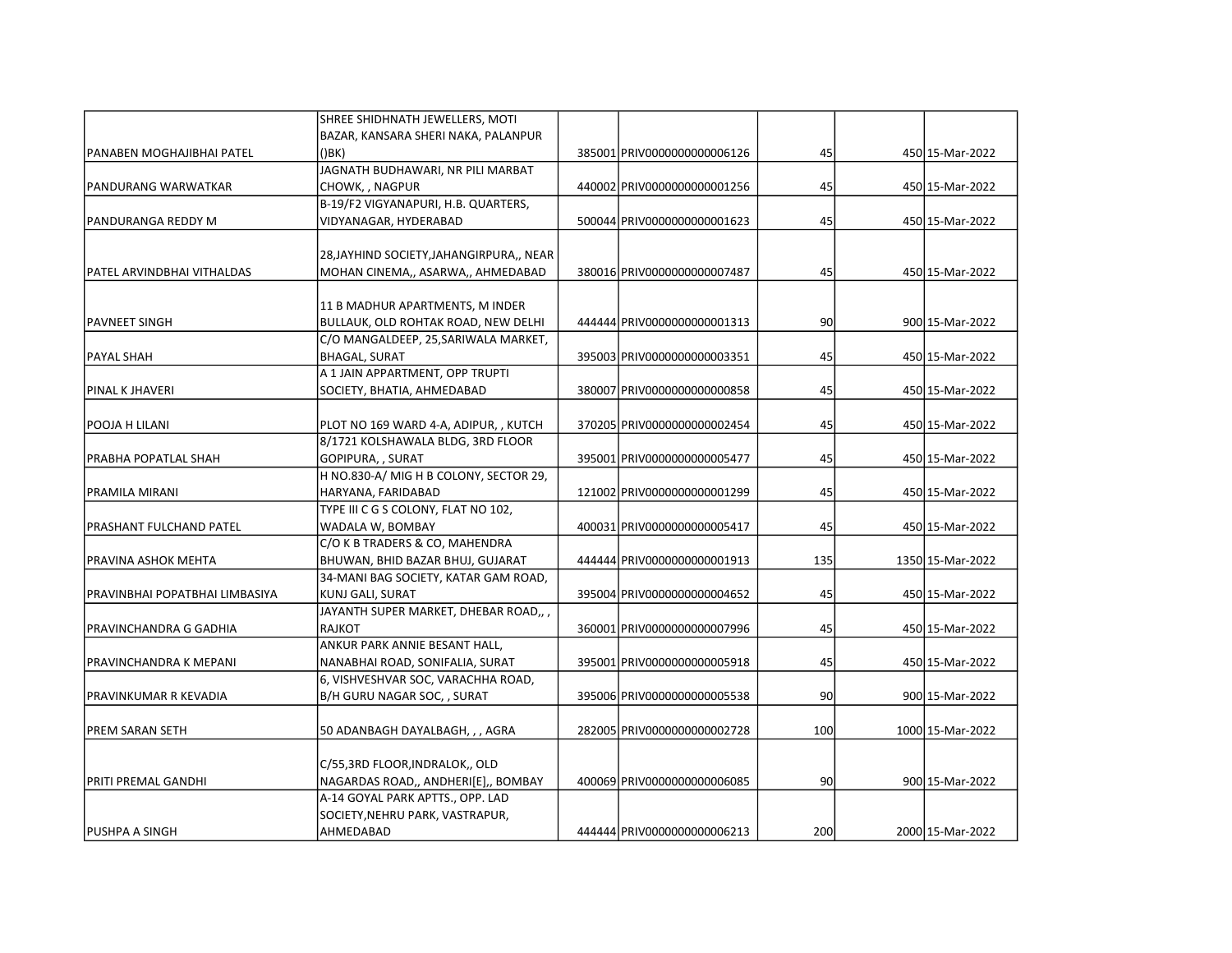|                              | 307, MANGAL MURTI, 3RD FLOOR,, NEAR      |                              |     |                  |
|------------------------------|------------------------------------------|------------------------------|-----|------------------|
|                              | SHIV CINEMA,, ASHRAM ROAD,,              |                              |     |                  |
| <b>PUSHPABEN GANDHI</b>      | AHMEDABAD                                | 380009 PRIV0000000000004425  | 45  | 450 15-Mar-2022  |
|                              | C/O ASSAM HARYANA ROAD WAYS, KEDAR       |                              |     |                  |
| PUSPA DEVI GUPTA             | ROAD, , GUWAHATI                         | 781001 PRIV0000000000001508  | 45  | 450 15-Mar-2022  |
|                              | 656-I FLOOR 100 FEET ROAD, INDIRANAGAR,  |                              |     |                  |
| R PRAMOD KUMAR               | BANGALORE                                | 560008 PRIV00000000000004318 | 45  | 450 15-Mar-2022  |
|                              | H K AGRO LIMITED, 201, ANIKET, C G ROAD, |                              |     |                  |
| RADHA MOHAN BADAYA           | NAVRANGPURA, AHMEDABAD                   | 380009 PRIV00000000000001522 | 45  | 450 15-Mar-2022  |
|                              | 710, 1 ST 'C' MAIN ROAD,, 8TH BLOCK,,    |                              |     |                  |
| RAGHUNANDAN ITTA             | JAYANAGAR,, BANGALORE                    | 560082 PRIV0000000000002993  | 45  | 450 15-Mar-2022  |
|                              | B/H. JAVED GAS SERVICE, DODHPUR, CIVIL   |                              |     |                  |
| <b>RAIS AHMAD</b>            | LINE, , ALIGARH (UP)                     | 202001 PRIV0000000000003550  | 45  | 450 15-Mar-2022  |
|                              | A 4 NABHA HOUSE, COCIFGE ROAD, , NEW     |                              |     |                  |
| RAJ JAT INCORPORATED         | DELHI                                    | 110001 PRIV00000000000000429 | 45  | 450 15-Mar-2022  |
|                              |                                          |                              |     |                  |
| <b>RAJ PAL</b>               | H NO 2498, SECTOR 7A HBC, , , FARIDABAD  | 121001 PRIV0000000000000233  | 45  | 450 15-Mar-2022  |
|                              | PRASHANT, 4 SARDAR NAGAR WEST,,          |                              |     |                  |
| RAJAN GHELABHAI              | <b>RAJKOT</b>                            | 360001 PRIV0000000000001800  | 45  | 450 15-Mar-2022  |
|                              |                                          |                              |     |                  |
| RAJANI MOTLUANI              | "SIDIK MAHAL", RAMNATH PARA, , RAJKOT    | 360001 PRIV00000000000002819 | 45  | 450 15-Mar-2022  |
|                              | 63, A-BLOCK,, NAVYUG NIVAS, 6TH FLOOR,,  |                              |     |                  |
| <b>RAJEEV C PATEL</b>        | 167, DR.D.B.MARG,, MUMBAI                | 400007 PRIV00000000000008306 | 90  | 900 15-Mar-2022  |
|                              | B-229, ONGC COLONY, MAKARPURA ROAD,      |                              |     |                  |
| <b>RAJENDRA GUPTA</b>        | <b>BARODA</b>                            | 444444 PRIV0000000000003407  | 45  | 450 15-Mar-2022  |
|                              | H K AGRO LIMITED, 201, ANIKET, C G ROAD, |                              |     |                  |
| RAJENDRA KUMAR               | NAVRANGPURA, AHMEDABAD                   | 380009 PRIV00000000000000426 | 45  | 450 15-Mar-2022  |
|                              | 648, NAVI POLE, GOMTIPUR, TILAK MEDAN,   |                              |     |                  |
| RAJENDRA M PATEL             | AHMEDABAD                                | 380021 PRIV0000000000006314  | 90  | 900 15-Mar-2022  |
|                              | B/9B, SIDDH CHAKRA APT, OPP RICHIE RICH  |                              |     |                  |
|                              | HOTEL CHIKUVADI, NEAR PARLE POINT,       |                              |     |                  |
| <b>RAJESH U SHETH</b>        | <b>SURAT</b>                             | 395007 PRIV0000000000002161  | 45  | 450 15-Mar-2022  |
|                              | 6-B MANILA FLATS, NR NARANPURA           |                              |     |                  |
|                              | RAILWAY CROSSING, NARANPURA,             |                              |     |                  |
| IRAJNIKANT RAMANLAL SHAH     | AHMEDABAD                                | 380014 PRIV0000000000005950  | 45  | 450 15-Mar-2022  |
|                              | SHRINATHDAS BHANDARI PALACE ROAD,        |                              |     |                  |
| RAJESHKUMAR MANGALBHAI PATEL | P.O.KHILCHIPUR, , M.P.                   | 465679 PRIV0000000000003390  | 45  | 450 15-Mar-2022  |
|                              | 21, PALLIAPPAN STREET,, SOWCARPET,,      |                              |     |                  |
| RAJULKUMARI SIROYA           | <b>MADRAS</b>                            | 600079 PRIV0000000000000712  | 100 | 1000 15-Mar-2022 |
|                              |                                          |                              |     |                  |
|                              | B/29 SUMATINATH SOCIETY,, KATHWADA       |                              |     |                  |
| <b>RAKESH PATEL</b>          | ROAD,, NARODA,, AHMEDABAD                | 444444 PRIV0000000000007703  | 45  | 450 15-Mar-2022  |
|                              |                                          |                              |     |                  |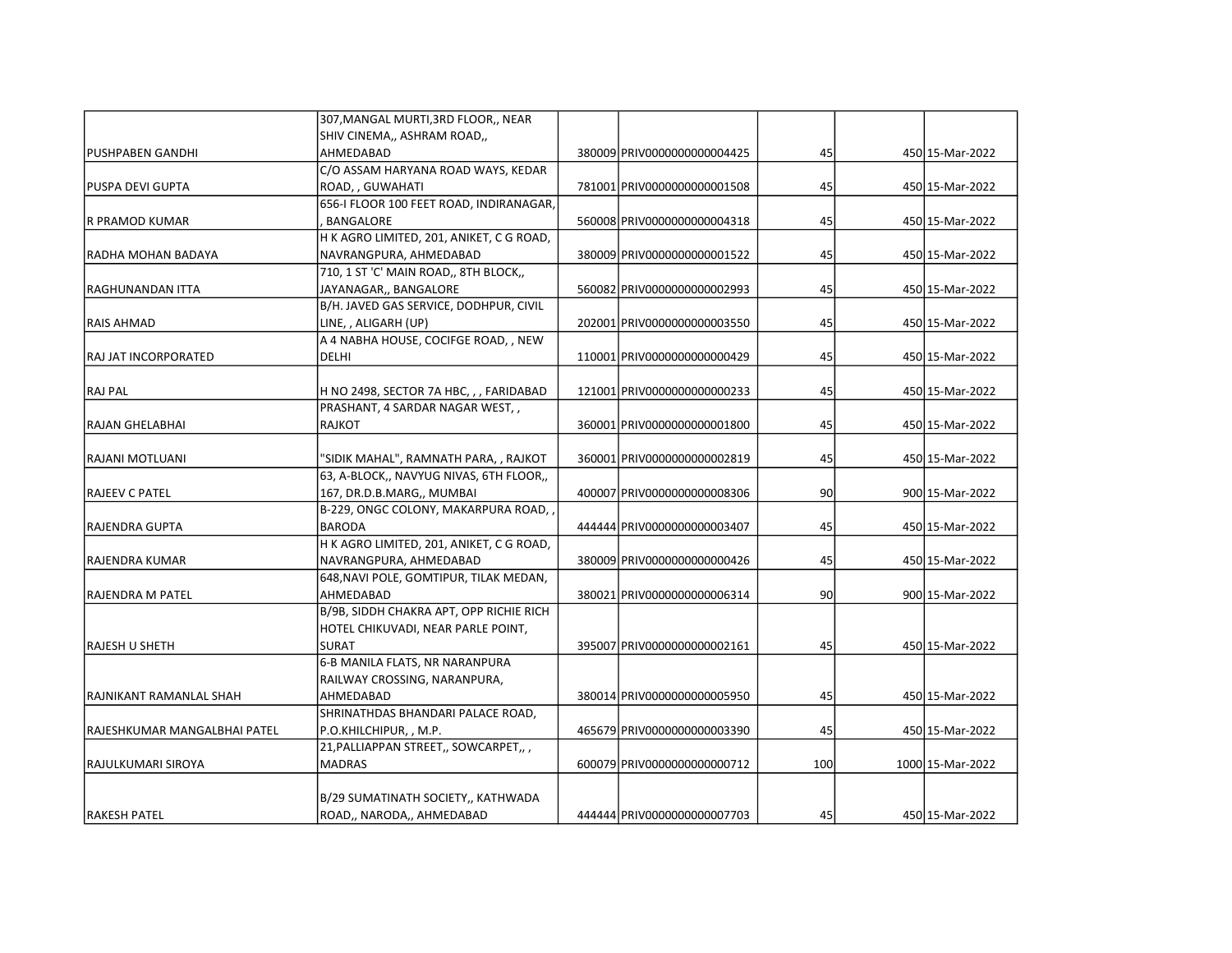|                         | 204, SHANTAM APT,, NEAR KAILASH NAGAR,   |                              |     |                  |
|-------------------------|------------------------------------------|------------------------------|-----|------------------|
| RAKESHKUMAR M PATEL     | SAGRAMPURA, SURAT                        | 395002 PRIV0000000000006092  | 45  | 450 15-Mar-2022  |
|                         | 3A/124 AZAD NAGAR, KANPUR, KANPUR,       |                              |     |                  |
| <b>RAM PRATAP SINGH</b> | <b>KANPUR</b>                            | 208001 PRIV00000000000001315 | 45  | 450 15-Mar-2022  |
|                         | AE-8, HYDEL OFFICER COLONY, STATION      |                              |     |                  |
| lRAM SHABAD CHAUDHARY   | ROAD, ETAWAH, U P                        | 206001 PRIV0000000000003222  | 45  | 450 15-Mar-2022  |
|                         | NEAR SANJAY SCHOOL, AZAD NAGAR,,         |                              |     |                  |
|                         | MADANGANJ,, DIST: AJMER (RAJASTHAN),     |                              |     |                  |
| RAMESH CHANDRA SHARMA   | KISHANGARH                               | 305801 PRIV00000000000008276 | 100 | 1000 15-Mar-2022 |
|                         | 5/96, MOHINI MANSION,, SION [W], ,       |                              |     |                  |
| RAMESH D GADA           | <b>BOMBAY</b>                            | 400022 PRIV0000000000003430  | 20  | 200 15-Mar-2022  |
|                         | "SHREE SUKHTAM", 9/A PATEL COLONY,,,     |                              |     |                  |
| RAMESH K LUNAGARIA      | JAMNAGAR                                 | 361008 PRIV00000000000007594 | 90  | 900 15-Mar-2022  |
|                         | 3, GURUVANDA PARK, KALAWAD ROAD, NR      |                              |     |                  |
| RAMNIK SINOJIA          | BABYLKAND HOSTEL, RAJKOT                 | 360002 PRIV00000000000003831 | 25  | 250 15-Mar-2022  |
|                         | GADHIYA NAGAR SOCIETY NO-2, STREET NO-   |                              |     |                  |
| RAMNIKLAL G KALOLA      | 2, SANTKABIR ROAD, RAJKOT                | 360003 PRIV00000000000003640 | 45  | 450 15-Mar-2022  |
|                         | A-14, TEJENDRA NAGAR, 'D' CABIN,         |                              |     |                  |
| RAMSHARAN               | SABARMATI,, AHMEDABAD-GUJARAT            | 380019 PRIV00000000000004321 | 45  | 450 15-Mar-2022  |
|                         | H 17A H W P COLONY, RAWAT BHATA VIA      |                              |     |                  |
| RANU SAHA ROY           | KOTA,, RAJASTHAN                         | 323305 PRIV00000000000001506 | 45  | 450 15-Mar-2022  |
|                         | P W D STAFF QTRS, DAIRY BUILDING,        |                              |     |                  |
| RASHMIBA G JADEJA       | 21, STATION PLOT GONDAL, RAJKOT          | 360311 PRIV0000000000003784  | 45  | 450 15-Mar-2022  |
|                         | 501, KALPANA, BESANT STREET,, SANTA CRUZ |                              |     |                  |
| RASHMIKANT BHALARIA     | $[W]$ ,, BOMBAY                          | 400054 PRIV00000000000003034 | 90  | 900 15-Mar-2022  |
|                         | 2, HARE HAR SOCIETY, KALAWAD ROAD,       |                              |     |                  |
| RASIKLAL TAJPARA        | 'KAMAL BENDU', RAJKOT                    | 360001 PRIV00000000000004026 | 90  | 900 15-Mar-2022  |
|                         | C/O A S D PUBLIC SCHOOL, ROAD NO 10 A    |                              |     |                  |
| RATAN KUMAR KHIRWAL     | RAJENDRA NAGAR, , PATANA                 | 800016 PRIV0000000000001332  | 45  | 450 15-Mar-2022  |
|                         |                                          |                              |     |                  |
| RATAN MIYA BAZAZ        | H K AGROCHEM LIMITED, , , AHMEDABAD      | 380009 PRIV00000000000001572 | 90  | 900 15-Mar-2022  |
|                         | C/O ASHOK HARDWER, AT & PO               |                              |     |                  |
|                         | AMBLIYASAN, TA & DIST MEHSANA,           |                              |     |                  |
| RATILAL S PATEL         | AMBLIYASAN                               | 444444 PRIV0000000000004759  | 45  | 450 15-Mar-2022  |
|                         | G-114 L I C COLONY, JEEWAN NIKETRAN,,    |                              |     |                  |
| REENA AGARWAL           | <b>NEW DELHI</b>                         | 110041 PRIV0000000000003552  | 45  | 450 15-Mar-2022  |
|                         |                                          |                              |     |                  |
| REKHA BENIA             | AB 70, SALT LAKE, SECTOR 1, , CALCUTTA   | 700064 PRIV0000000000003237  | 45  | 450 15-Mar-2022  |
|                         | 11, JAIN SOC., PRITAM NAGAR, PALDI,,     |                              |     |                  |
| RINA PANKAJBHAI SHAH    | AHMEDABAD                                | 380006 PRIV0000000000002071  | 45  | 450 15-Mar-2022  |
|                         | ANKUR PARK ANNIE BESANT HALL,            |                              |     |                  |
| RINKU K MEPANI          | NANABHAI ROAD, SONIFALIA, SURAT          | 395001 PRIV0000000000005916  | 45  | 450 15-Mar-2022  |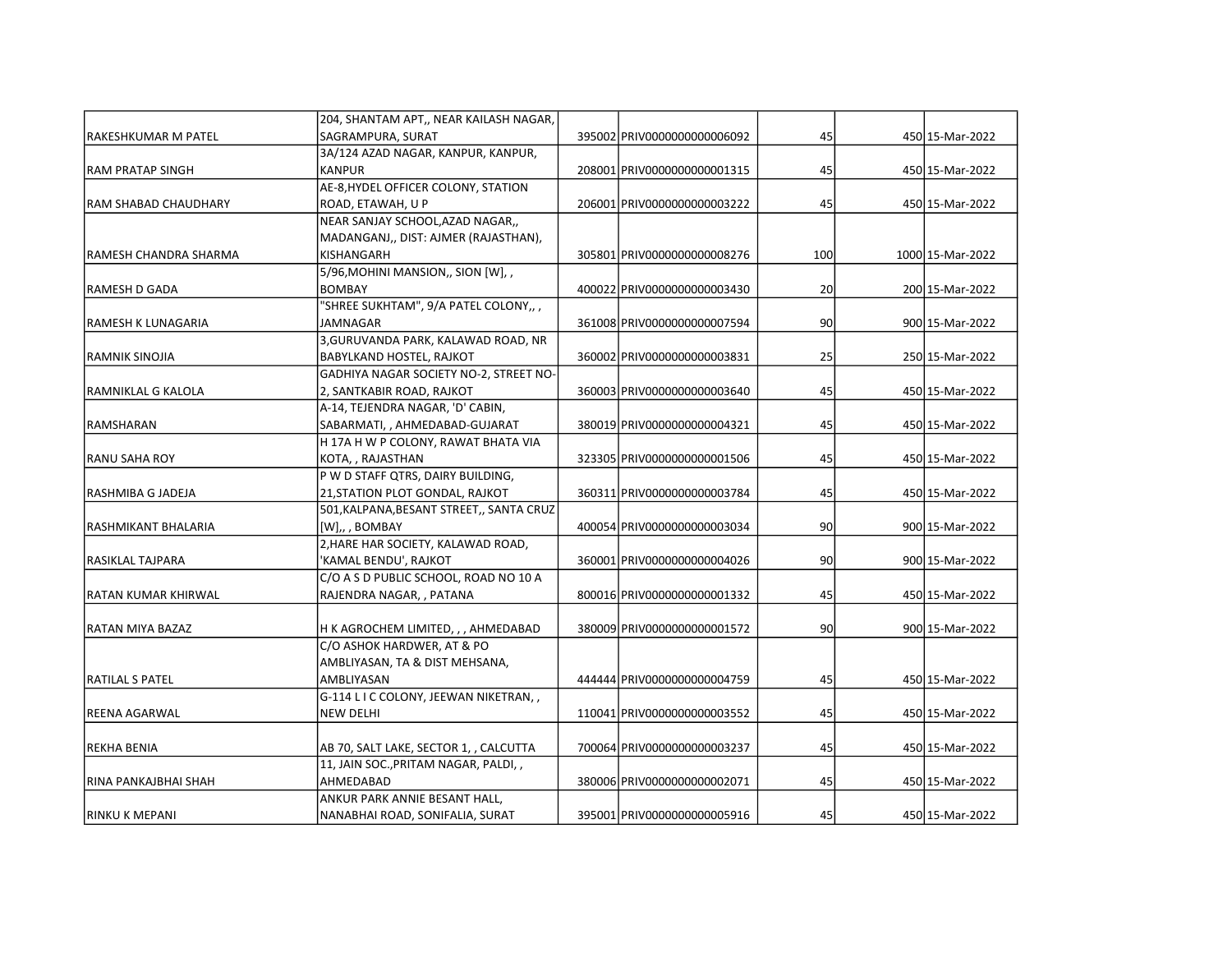|                       | FLAT NO 31 POCKET H 19, SECTOR 7 ROHINI, |                              |     |                  |
|-----------------------|------------------------------------------|------------------------------|-----|------------------|
| RUKHMANI DEVI AHUJA   | <b>DELHI</b>                             | 110085 PRIV0000000000003462  | 45  | 450 15-Mar-2022  |
|                       | 303 ZUBER EHEMBERS, SALABATPURA,,        |                              |     |                  |
| RUKHSANA MOTIWALA     | <b>SURAT</b>                             | 395001 PRIV0000000000002668  | 45  | 450 15-Mar-2022  |
|                       | 2-463, OPP SUNDAR MAHAL, DIST:- KOVUR,   |                              |     |                  |
| S V RAMESHKUMAR       | <b>NELLORE</b>                           | 524137 PRIV0000000000009338  | 226 | 2260 15-Mar-2022 |
|                       | 4-C, SHIDDHCHAKRA APT, PANJARA POLE,     |                              |     |                  |
| SAILESH M SANGHAVI    | SUBHASH CHOWK, GOPIPURA, SURAT           | 395001 PRIV0000000000002005  | 45  | 450 15-Mar-2022  |
|                       |                                          |                              |     |                  |
|                       | B/8 MILLAT NAGAR,, OPP.JUG'S BANGLOW,    |                              |     |                  |
| SAJIDBHAI A VOHRA     | KAPADWANJ ROAD,, NADIAD                  | 387001 PRIV00000000000007133 | 45  | 450 15-Mar-2022  |
|                       | C/O GURMUKH DAS KATHPAL, KRISHNA         |                              |     |                  |
| <b>SAMBHU AGARWAL</b> | NAGAR COLONY, RATU ROAD, RANCHI          | 834001 PRIV00000000000001338 | 90  | 900 15-Mar-2022  |
|                       |                                          |                              |     |                  |
|                       | AMAR JYOTI, FLAT NO.10,, 14TH ROAD, PLOT |                              |     |                  |
| SAMIRKUMAR S PATODIA  | 468,, CHEMBUR [E],, BOMBAY               | 400071 PRIV00000000000001578 | 226 | 2260 15-Mar-2022 |
|                       |                                          |                              |     |                  |
| SANDEEPA BAFNA        | 41/C GANESH PETH, , , PUNE               | 411002 PRIV00000000000003591 | 45  | 450 15-Mar-2022  |
|                       |                                          |                              |     |                  |
| SANGEETA JAIN         | 15 A GOPAL BARI, , , JAIPUR              | 302001 PRIV00000000000001553 | 45  | 450 15-Mar-2022  |
|                       | FLAT 7, BLDG 5,, ARVIND NAGAR,,          |                              |     |                  |
| SANJAY MALLIYA        | KALINA, SANTACRUZ(E), BOMBAY             | 400029 PRIV00000000000001937 | 45  | 450 15-Mar-2022  |
|                       | 901,"TUSHAR" 915 FLOOR,, A ROAD,         |                              |     |                  |
| SARSWATI J JADHAV     | CHURCHGATE, BOMBAY                       | 400020 PRIV0000000000005522  | 45  | 450 15-Mar-2022  |
|                       |                                          |                              |     |                  |
|                       | ASSISTANT ENGINEER, NORTHERN RAILWAY,    |                              |     |                  |
| SATISH CHANDRA SAXENA | CHANDAUSI (U.P.), CHANDAUSI              | 202412 PRIV0000000000000262  | 45  | 450 15-Mar-2022  |
|                       | C/O CHHABRA CLOTH STORE, KRISHNA         |                              |     |                  |
| <b>SATNAM KAUR</b>    | NAGAR, BULAND, SHAHR                     | 203001 PRIV00000000000001264 | 45  | 450 15-Mar-2022  |
|                       | 801, INTERNATIONAL TRADE TOWER,,         |                              |     |                  |
| <b>SAURABH KUMAR</b>  | NEHRU PLACE, , NEW DELHI                 | 110019 PRIV0000000000008161  | 45  | 450 15-Mar-2022  |
|                       | HOUSE NO. 2243, SECTOR - 16, OLD         |                              |     |                  |
| <b>SAVITRI DEVI</b>   | FARIDABAD, , HARYANA                     | 121002 PRIV00000000000001351 | 45  | 450 15-Mar-2022  |
|                       | H K AGRO LIMITED, 201, ANIKET, C G ROAD, |                              |     |                  |
| <b>SAVITRI SHARMA</b> | NAVRANGPURA, AHMEDABAD                   | 380009 PRIV00000000000001589 | 45  | 450 15-Mar-2022  |
| <b>SEEMA BANSAL</b>   | B-1/7-B, PASCHIM VIHAR, , , NEW DELHI    | 110063 PRIV0000000000000485  | 45  | 450 15-Mar-2022  |
|                       | 3, BHADRESWAR SOC, O/S DELHI GATE,       |                              |     |                  |
| <b>SEJAL SHAH</b>     | SHAHIBAG ROAD, AHMEDABAD                 | 380004 PRIV00000000000000790 | 45  | 450 15-Mar-2022  |
|                       | 10/NARNARAYAN SOC. PART-1,, RAILWAY      |                              |     |                  |
| SHAILESH A AMRUTIYA   | EAST, MEHASANA, KALOL                    | 382721 PRIV0000000000004819  | 45  | 450 15-Mar-2022  |
|                       |                                          |                              |     |                  |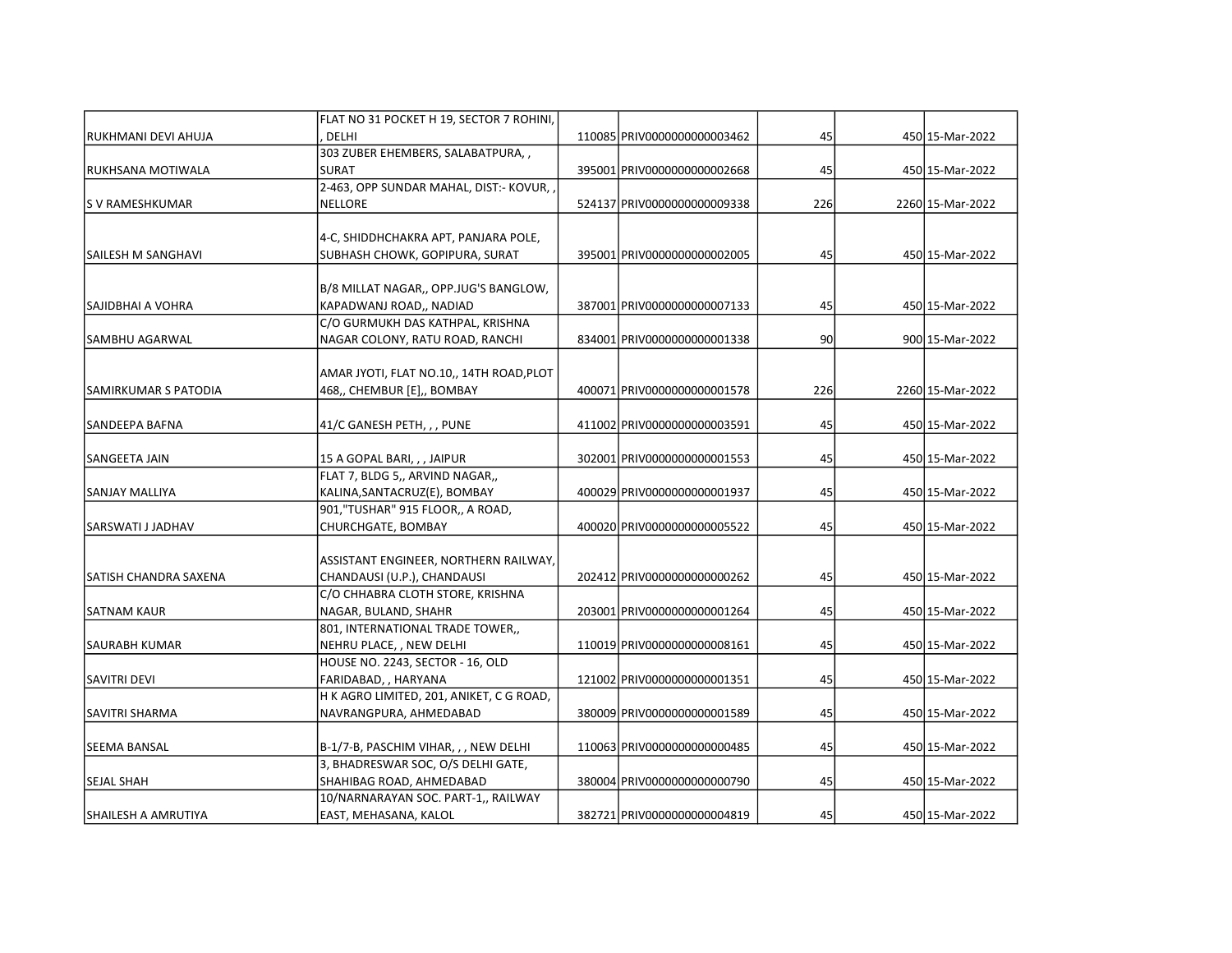|                            | SEEMA APT, DELHI GATE ROAD,,             |                              |     |                  |
|----------------------------|------------------------------------------|------------------------------|-----|------------------|
| <b>SHANTILAL SANCHETI</b>  | AHMEDNAGAR                               | 414001 PRIV0000000000003160  | 300 | 3000 15-Mar-2022 |
|                            | H K AGRO LIMITED, 201, ANIKET, C G ROAD, |                              |     |                  |
| SHCANDER PAHWA             | NAVRANGPURA, AHMEDABAD                   | 380009 PRIV00000000000001544 | 45  | 450 15-Mar-2022  |
|                            | JIVEN TIRTH, SHRIMAD SOCIETY NAJAR       |                              |     |                  |
| SHEETAL PATEL              | <b>BAUG, MORBI, RAJKOT</b>               | 360001 PRIV00000000000002281 | 45  | 450 15-Mar-2022  |
|                            | DEV A 1 JAIN APPARTMENT, OPP TRUPTI      |                              |     |                  |
| SHITAL D JHAVERI           | SOC., BHATIA, AHMEDABAD                  | 380007 PRIV00000000000000853 | 45  | 450 15-Mar-2022  |
|                            | H K AGRO LIMITED, 201, ANIKET, C G ROAD, |                              |     |                  |
| <b>SHREE GOPAL KARNANI</b> | NAVRANGPURA, AHMEDABAD                   | 380009 PRIV00000000000001573 | 45  | 450 15-Mar-2022  |
| SHRISH SARAIYA             | UTTAMCHAND ZAVERI'S POLE, , , BARODA     | 390017 PRIV0000000000005243  | 45  | 450 15-Mar-2022  |
|                            | NO. 62 B.S. HOSTEL, NARAYANAPILLAY       |                              |     |                  |
| SRIRAMKRISHNA C            | STREET, , BANGALORE                      | 444444 PRIV0000000000002970  | 90  | 900 15-Mar-2022  |
|                            | DOOR NO. 11-307, MAIN BAZAR, , TADPATRI  |                              |     |                  |
| <b>SUBBAIAH SUNKU</b>      | (POST)                                   | 515411 PRIV0000000000001615  | 90  | 900 15-Mar-2022  |
|                            | NEAR NEW DHARAM SHALA, JHAJJAR,          |                              |     |                  |
| SUBHASH CHAND JAIN         | ROHTAK, HARYANA                          | 124103 PRIV0000000000001400  | 45  | 450 15-Mar-2022  |
|                            | 26 GOVERDHAN APT, DR AMBEDKAR ROAD,      |                              |     |                  |
| SUCHETA LOKHANDE           | AHMEDNAGAR                               | 414001 PRIV0000000000006202  | 90  | 900 15-Mar-2022  |
|                            | D/139, AALOK APPARTMENTS, P.T.COLLEGE    |                              |     |                  |
| <b>SUHAS SHAH</b>          | RD. PALDI, , AHMEDABAD                   | 380007 PRIV0000000000002190  | 45  | 450 15-Mar-2022  |
|                            | PLOT NO. 3,, TAHER VILLE,, YUSUFUGUDA,,  |                              |     |                  |
| <b>SUJATHA KORUPOLU</b>    | HYDERABAD (A.P.)                         | 500045 PRIV0000000000002333  | 45  | 450 15-Mar-2022  |
|                            | F/2 BHAGWATI HOUSE,, CHINCHOLI BUNDER    |                              |     |                  |
| <b>SUNIL S SAWANT</b>      | ROAD,, MALAD (W),, MUMBAI                | 400064 PRIV0000000000008493  | 45  | 450 15-Mar-2022  |
|                            |                                          |                              |     |                  |
|                            | 102 RACHANA APARTMENTS NO.5, 1ST         |                              |     |                  |
| <b>SUNIL SHAH</b>          | FLOOR, STATION ROAD, NAVSARI, NAVSARI    | 396445 PRIV0000000000005097  | 45  | 450 15-Mar-2022  |
|                            | B NO 6, QT NO 9A, VIJAY NAGAR DOUBLE     |                              |     |                  |
| SUNITA JAIN                | STOREY,, DELHI                           | 110009 PRIV00000000000000329 | 100 | 1000 15-Mar-2022 |
| SURESH CHOUDHARY           | H K AGROCHEM LIMITED, , , AHMEDABAD      | 380009 PRIV00000000000000428 | 45  | 450 15-Mar-2022  |
|                            | E-588, GREATER KAILASH PART 2ND, , , NEW |                              |     |                  |
| SURINDER KUMAR KANWAR      | DELHI                                    | 110048 PRIV0000000000000589  | 180 | 1800 15-Mar-2022 |
|                            |                                          |                              |     |                  |
| SURINDER NARANG            | 108-A, MODEL TOWN, , , SONEPAT           | 131001 PRIV0000000000001259  | 25  | 250 15-Mar-2022  |
|                            | C/O DROPADI DEVI SHIKSHANI KETAN,        |                              |     |                  |
| <b>SURYA KUMAR GUPTA</b>   | BILTHARA ROAD, , BALLIA U.P              | 221715 PRIV00000000000001257 | 45  | 450 15-Mar-2022  |
|                            | 8 RAJA PARK, AMBALA CANTT, , AMBALA      |                              |     |                  |
| <b>SUSHIL GUPTA</b>        | CANTT(HARYANA                            | 133001 PRIV0000000000000321  | 45  | 450 15-Mar-2022  |
|                            |                                          |                              |     |                  |
| ISWAROOP NARAYAN SHARMA    | H K AGROCHEM LIMITED, , , AHMEDABAD      | 380009 PRIV00000000000001590 | 45  | 450 15-Mar-2022  |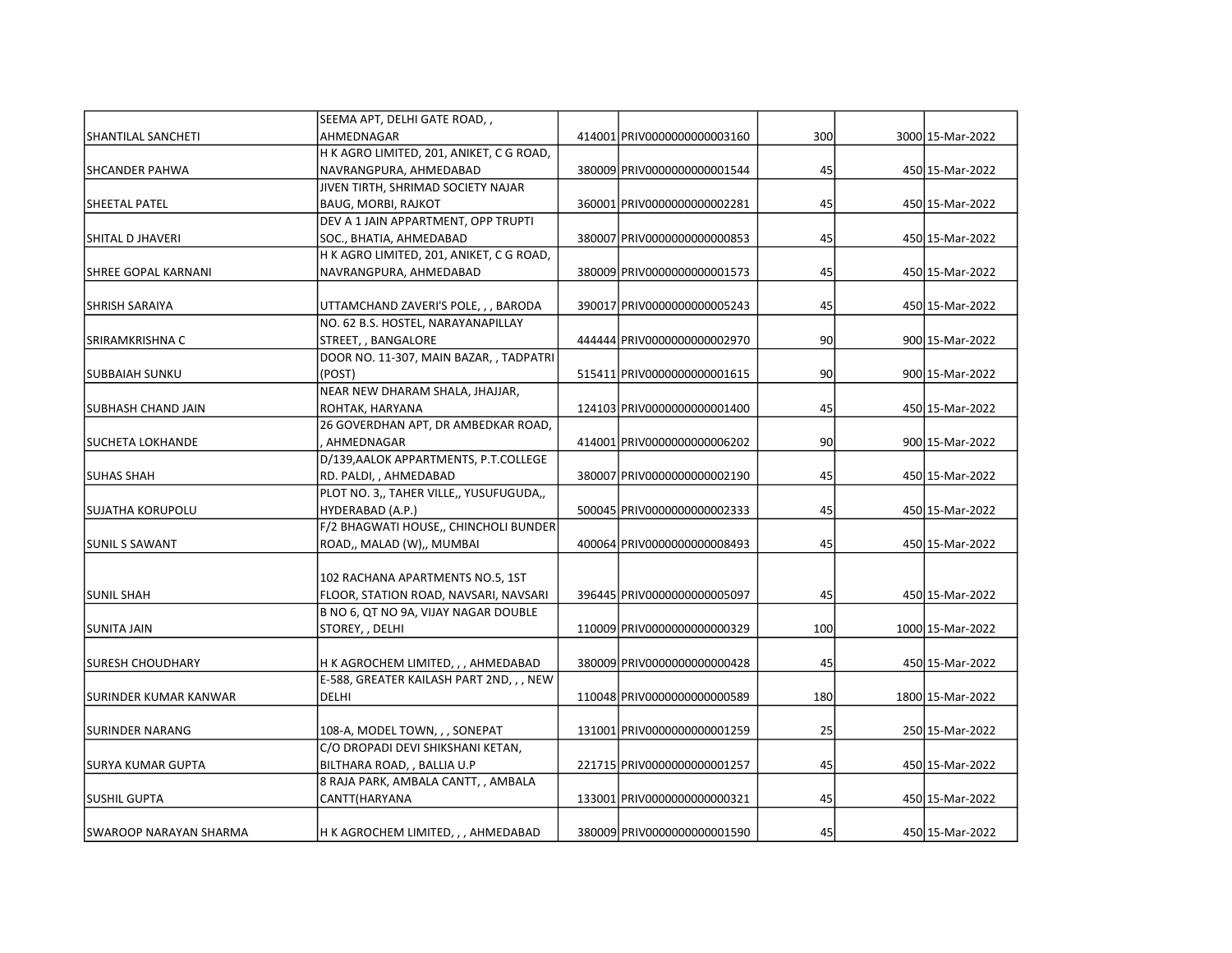|                         | C/O. IQBAL SINGH,, H.NO. 8/A, 1ST FLOOR,,    |                              |     |                  |
|-------------------------|----------------------------------------------|------------------------------|-----|------------------|
| <b>TAJINDER SINGH</b>   | NEW MARKET, BEGUM BRIDGE,, MEERUT            | 250002 PRIV00000000000001262 | 180 | 1800 15-Mar-2022 |
|                         | MAHADEVIA ROAD, GANJIWADA PLOT,,             |                              |     |                  |
| TAPUBHAI R JHALVADIA    | MANAVADAR                                    | 362630 PRIV0000000000004450  | 226 | 2260 15-Mar-2022 |
|                         | JAIN INVESTMENT CENTER, MROTHI               |                              |     |                  |
| TARA CHAND JAIN         | SETHIAKA MOHALLA, , BIKANER                  | 444444 PRIV0000000000001224  | 45  | 450 15-Mar-2022  |
|                         | <b>B 11 SWETA TIPCENTER SHITAL, SHOPPING</b> |                              |     |                  |
| ITARABEN R SANGHAVI     | CENTER, , PALANPUR                           | 385001 PRIV0000000000006224  | 45  | 450 15-Mar-2022  |
|                         |                                              |                              |     |                  |
|                         | GOVT. QUATERS NO.CH-115/1,                   |                              |     |                  |
|                         | OPP.PANCHSHIL PARK SOCIETY, SEC-21,,         |                              |     |                  |
| ITRUPTI R DAVE          | GANDHINAGAR(GUJ), GANDHINAGAR                | 382021 PRIV00000000000007889 | 45  | 450 15-Mar-2022  |
|                         | 103, SAMRUDDHI, OPP HIGH COURT               |                              |     |                  |
| UGARCHAND P GADHECHA    | ASHRAM ROAD, , AHMEDABAD                     | 380014 PRIV00000000000004519 | 400 | 4000 15-Mar-2022 |
|                         | H. NO. 7-1-244, MANKAMMATHOTA,,              |                              |     |                  |
| luma balasankula        | KARIMNAGAR (A.P)                             | 505002 PRIV00000000000001621 | 45  | 450 15-Mar-2022  |
|                         |                                              |                              |     |                  |
|                         | C/O. RATAN LAL AGARWAL,, INDRAPURI           |                              |     |                  |
| JUMESH KUMAR            | CHOWK,,, HAZARIBAG (BIHAR)                   | 825301 PRIV0000000000006169  | 45  | 450 15-Mar-2022  |
|                         | AE-8, HYDERL OFFICER COLONY, STATION         |                              |     |                  |
| <b>URMILA CHAUDHARY</b> | ROAD, ETAWAH, U P                            | 206001 PRIV00000000000003221 | 45  | 450 15-Mar-2022  |
|                         |                                              |                              |     |                  |
| USHA RANI               | H NO.2498 SECTOR 7A, , , HBC FARIDABAD       | 121001 PRIV0000000000000234  | 45  | 450 15-Mar-2022  |
|                         | 64/5791 SOUTHBASTI HARPHOOL SINGH,           |                              |     |                  |
| UTTAM CHAND BACHHAWAT   | SADAR THANA, , DELHI                         | 110006 PRIV0000000000000332  | 45  | 450 15-Mar-2022  |
|                         | ANKUR PARK ANNIE BESANT HALL,                |                              |     |                  |
| VARSA P MEPANI          | NANABHAI ROAD, SONIFALIA, SURAT              | 395001 PRIV0000000000005917  | 45  | 450 15-Mar-2022  |
|                         | FLAT NO 305, PLOT NO 196/197, BALAJI         |                              |     |                  |
| IVIDHYA VATHI B         | VIHAR KALYAN NAGAR, , HYDERABAD              | 500038 PRIV0000000000000650  | 90  | 900 15-Mar-2022  |
|                         | JALARAM 2 UNI RD, NR NATARAJ HALL,           |                              |     |                  |
| VIJAYABEN H PADLIA      | PATEL PAN, RAJKOT                            | 360005 PRIV00000000000001792 | 90  | 900 15-Mar-2022  |
|                         | V.A.MEHTA & CO. CHARTERD ACCOUNTANT,         |                              |     |                  |
|                         | 338 NARSHI NATHA ST;, 1ST FLOOR, MASJID      |                              |     |                  |
| VIMAL A MEHTA           | <b>BUNDER, BOMBAY</b>                        | 400009 PRIV0000000000006378  | 45  | 450 15-Mar-2022  |
|                         | C/O VIJAY SINGH KACHHAWA, JATA               |                              |     |                  |
|                         | BASS, MAHA MANDIR,, BEHIND AKASWANI,,        |                              |     |                  |
| VIMALA BOOB             | <b>JODHPUR</b>                               | 342010 PRIV0000000000007449  | 90  | 900 15-Mar-2022  |
|                         |                                              |                              |     |                  |
|                         | C/O. NAKODA JEWELLERS,, NEAR BATA'S          |                              |     |                  |
| VINA K SHAH             | SHOP,, INSIDE DELHI GATE,, AHMEDABAD         | 380001 PRIV0000000000009056  | 45  | 450 15-Mar-2022  |
|                         | PRATHNA SANGH, BEHIND SARKARI,               |                              |     |                  |
| VINOD VELJI BHANUSHALI  | VASAHAT, ATHWA LINES, , SURAT                | 444444 PRIV0000000000004653  | 45  | 450 15-Mar-2022  |